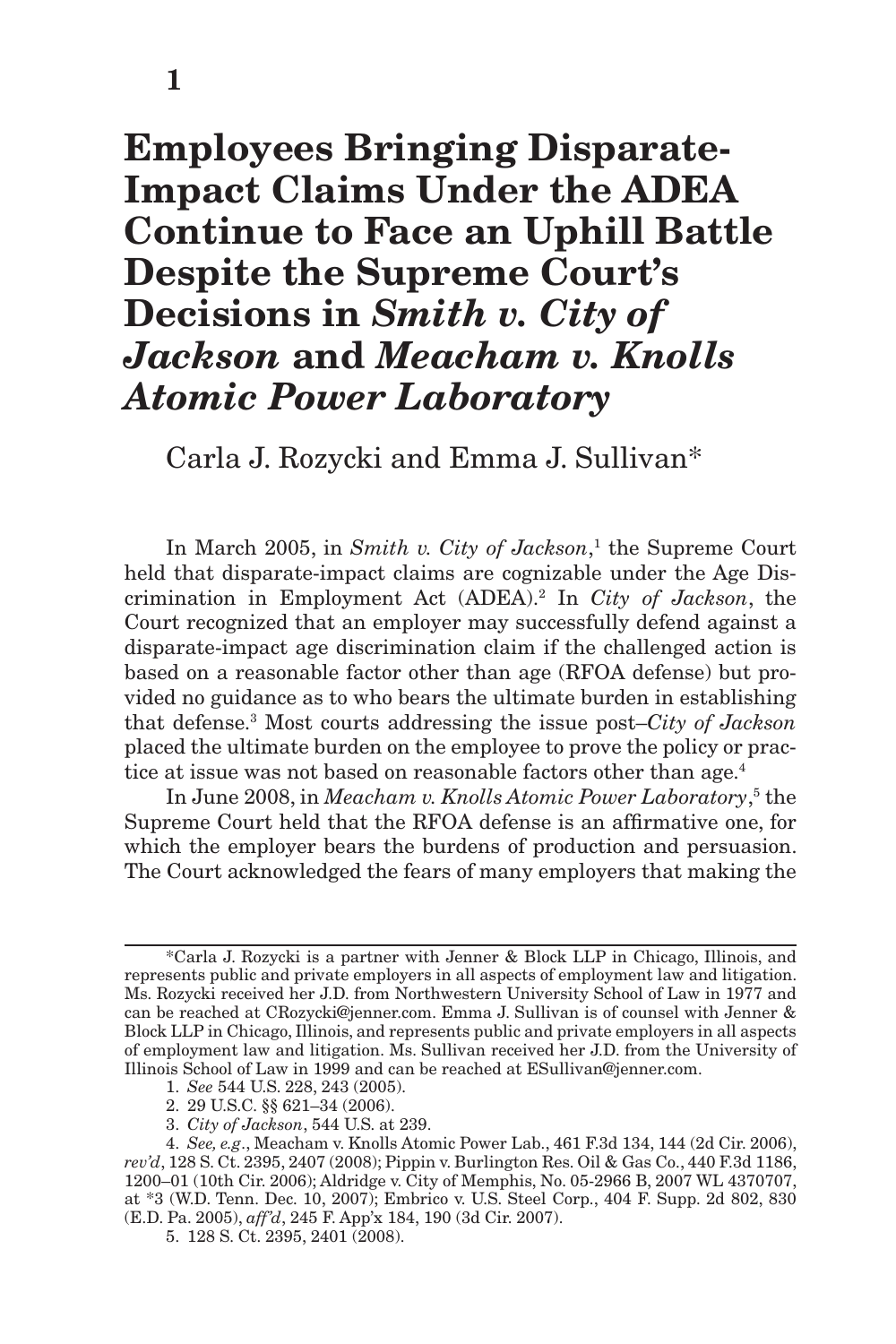RFOA defense an affirmative one could "encourage strike suits or nudge plaintiffs with marginal cases into court, in turn inducing employers to alter business practices in order to avoid being sued."<sup>6</sup> To date, these fears have not been realized; the *City of Jackson* and *Meacham* decisions have not resulted in a flood of successful disparate-impact age discrimination claims. Rather, as was the case prior to these Supreme Court decisions, employees bringing disparate-impact age claims have faced difficulty surviving summary judgment.<sup>7</sup> Courts continue to find that employees fail to meet their prima facie burdens to identify a specific employment policy or practice responsible for an observed statistical disparity and to provide sufficient statistics evidencing such a disparity. In those cases where courts go beyond the prima facie analysis to address the RFOA defense, most courts have found that the challenged practice was based on a reasonable factor other than age.<sup>8</sup>

On February 18, 2010, the Equal Employment Opportunity Commission (EEOC) published for public comment a proposed rule addressing the scope of the RFOA defense "in light of recent Supreme Court decisions." The EEOC's proposed rule appears to contradict the Supreme Court's decision in *Meacham* and, if adopted, will likely be challenged.

Despite the Supreme Court's decisions in *City of Jackson* and *Meacham*, plaintiffs will likely continue to face an uphill battle when bringing disparate-impact ADEA claims. Plaintiffs will continue to confront the "nontrivial" burden of establishing a prima facie case of disparateimpact age discrimination and will continue to face employers' RFOA defenses. Furthermore, any reliance by plaintiffs on EEOC regulations that are contradictory to Supreme Court precedent will likely be subject to challenge. This article reviews the differences between disparate-impact claims brought under Title VII of the Civil Rights Act of 1964 (Title VII)<sup>10</sup> and under the ADEA, analyzes post–*City of Jackson* and *Meacham* disparate-impact ADEA claims, examines the EEOC's proposed rules regarding the scope of the RFOA defense, and concludes by explaining the practical difficulties of successfully prosecuting disparate-impact ADEA claims.

### **I. The History of Disparate-Impact Claims and Defenses Under Title VII**

In disparate-treatment cases brought under Title VII or the ADEA, plaintiffs must show that their employers treated them less favorably

 <sup>6.</sup> *Id*. at 2406.

 <sup>7.</sup> *E.g., Aldridge*, 2007 WL 4370707, at \*8.

 <sup>8.</sup> *Id*.

<sup>9.</sup> Definition of "Reasonable Factors Other Than Age" Under the Age Discrimination in Employment Act, 75 Fed. Reg.  $7212$ ,  $7213$  (Feb. 18,  $2010$ ) (to be codified at  $29$ C.F.R. pt. 1625).

<sup>10. 42</sup> U.S.C. §§ 2000e-1 to -17 (2006).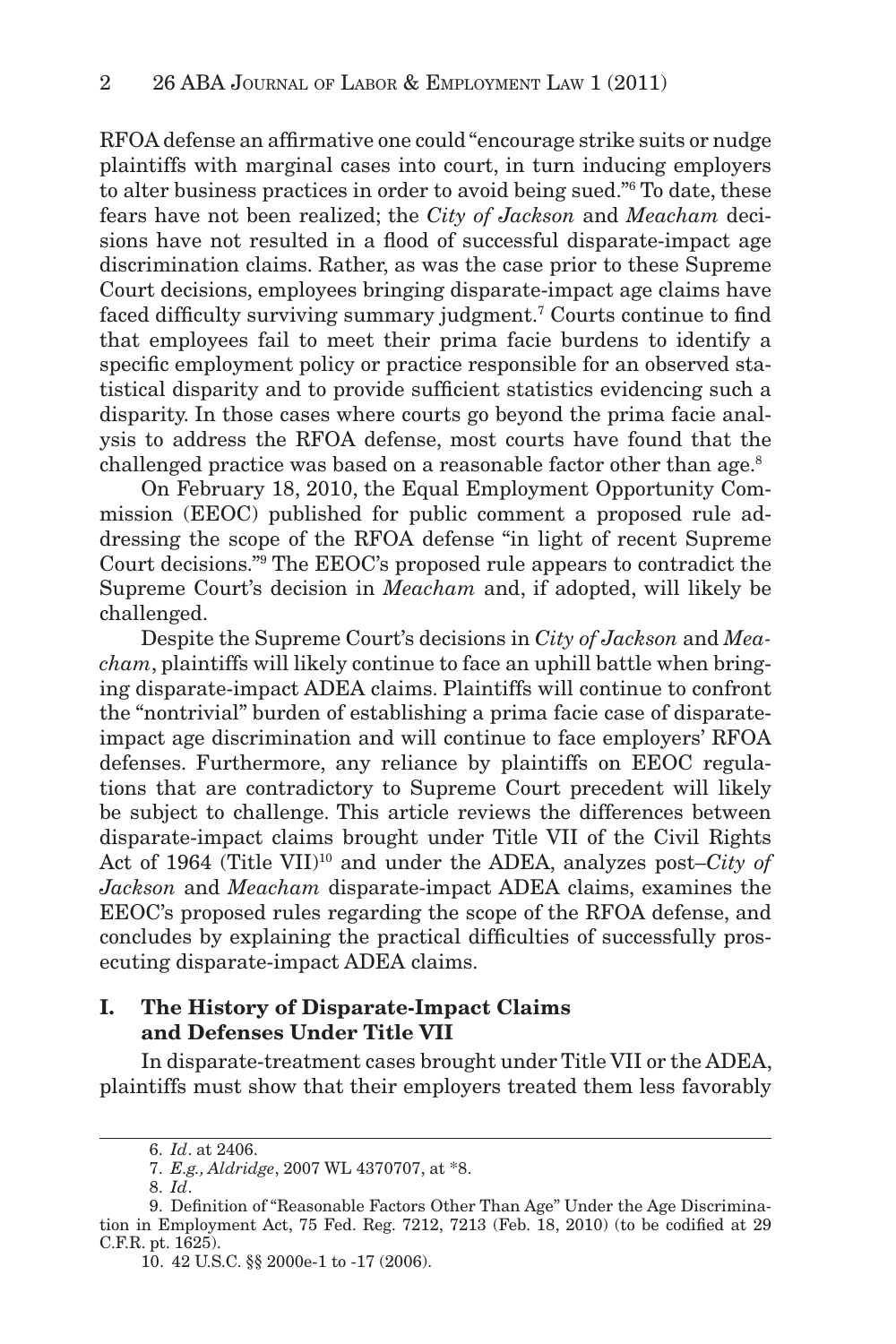because of the employee's membership in a protected class, such as race, gender, or age.<sup>11</sup> The employee must prove through direct or circumstantial evidence that the discrimination was intentional. 12

In contrast, a disparate-impact claim does not require proof of an intention to discriminate. Instead, showing that a facially neutral employment practice has a disproportionately adverse impact on a protected group states a prima facie case of unlawful disparate-impact discrimination. 13 The premise of disparate-impact claims "is that some employment practices, adopted without a deliberately discriminatory motive, may in operation be functionally equivalent to intentional discrimination."<sup>14</sup>

The disparate-impact theory has long been recognized as a viable theory of discrimination under Title VII.<sup>15</sup> In 1989, the Supreme Court established the burden-shifting analysis applicable to Title VII disparate-impact claims in *Wards Cove*. 16 The Supreme Court held that a plaintiff has the burden of "isolating and identifying the specific employment practices that are allegedly responsible for any observed statistical disparities."<sup>17</sup> If a plaintiff successfully makes this prima facie showing, the burden of production shifts to the defendant to produce evidence of a business justification for the challenged practice.<sup>18</sup> The Court made clear that it is only the burden of production, not persuasion, that shifts to the defendant in Title VII disparate-impact cases: "In this phase, the employer carries the burden of producing evidence of a business justification for his employment practice. The burden of persuasion, however, remains with the disparate-impact plaintiff."<sup>19</sup> If the defendant meets its burden of production, the plaintiff bears the ultimate burden of persuading the factfinder that "other tests or selection devices, without a similarly undesirable discriminatory effect, would also serve the employer's legitimate hiring interests" and would be "equally effective" in achieving the employer's goals.<sup>20</sup>

<sup>11.</sup> *See* St. Mary's Honor Ctr. v. Hicks, 509 U.S. 502, 506–07 (1993); Wards Cove Packing Co. v. Atonio, 490 U.S. 642, 670 (1989), *superseded by statute*, Civil Rights Act of 1991, Pub. L. No. 102–166, 105 Stat. 1071 (codified in scattered sections of 16 U.S.C. and 42 U.S.C. (2006)).

<sup>12.</sup> *See St. Mary's*, 509 U.S. at 507 (citing Tex. Dep't of Cmty. Affairs v. Burdine, 450 U.S. 248, 253 (1981)); *Wards Cove*, 490 U.S. at 670 (Stevens, J., dissenting).

<sup>13.</sup> *See* Hazen Paper Co. v. Biggins, 507 U.S. 604, 609 (1993) (citing Int'l Bhd. of Teamsters v. United States, 431 U.S. 324, 335 n.15 (1977)).

<sup>14.</sup> *See* Pippin v. Burlington Res. Oil & Gas Co., 440 F.3d 1186, 1199 (10th Cir. 2006) (citing Ortega v. Safeway Stores, Inc., 943 F.2d 1230, 1242 (10th Cir. 1991), *superseded by statute*, Civil Rights Act of 1991).

<sup>15.</sup> *See* Price Waterhouse v. Hopkins, 490 U.S. 228, 242 (1989), *superseded by statute*, Civil Rights Act of 1991; Griggs v. Duke Power Co., 401 U.S. 424, 431 (1971).

<sup>16.</sup> *See* 490 U.S. at 657.

<sup>17.</sup> *Id*. at 656 (quoting Watson v. Fort Worth Bank & Trust, 487 U.S. 977, 994 (1988)).

<sup>18.</sup> *Id*. at 658.

<sup>19.</sup> *Id*. at 659.

<sup>20.</sup> *Id*. at 660–61 (internal citation omitted).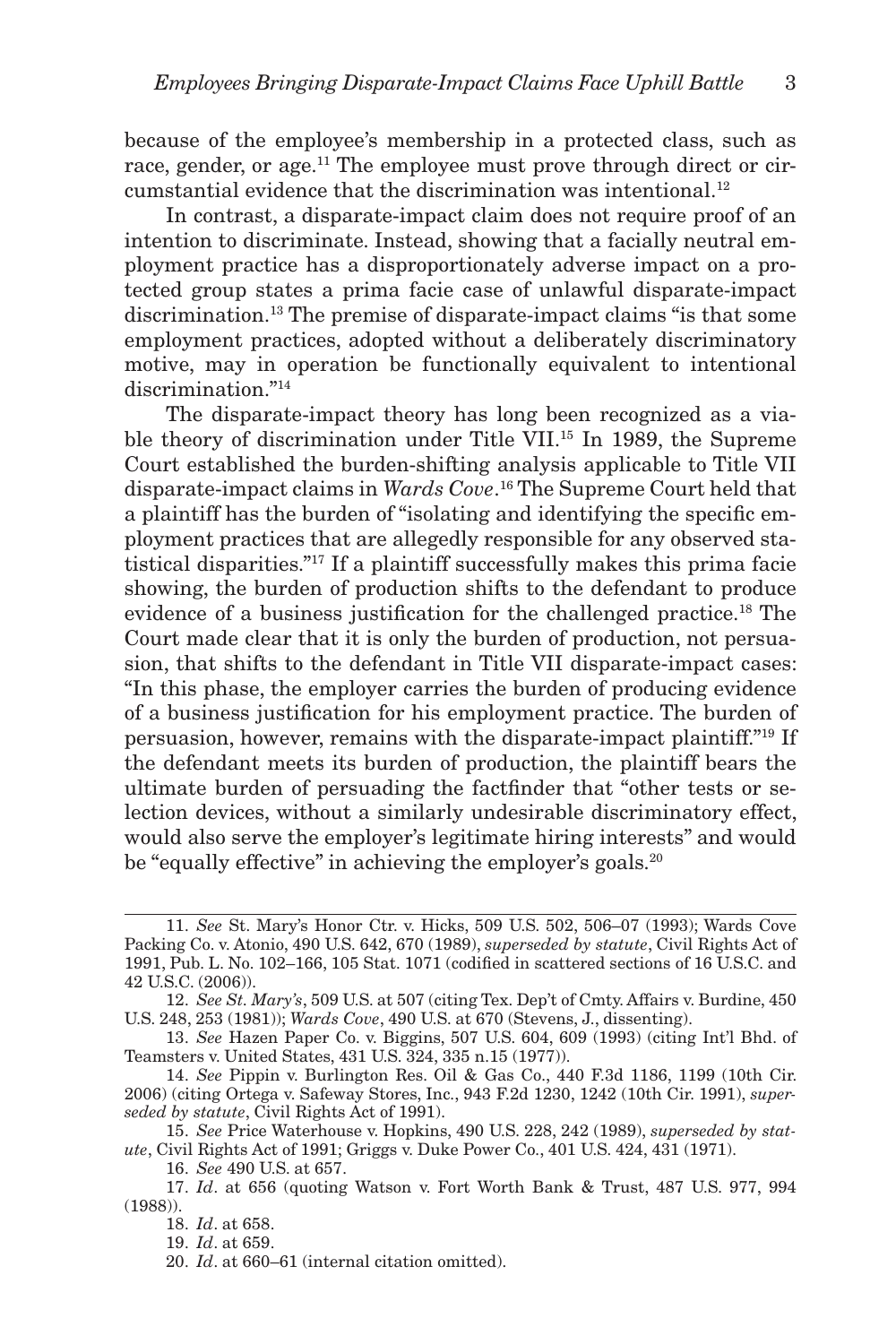Unhappy with the *Wards Cove* decision, Congress amended Title VII through the Civil Rights Act of  $1991<sup>21</sup>$  to clarify that employers bear the burdens of both production and persuasion in establishing the business necessity defense.<sup>22</sup> An employer may satisfy this affirmative defense by showing that the challenged action is "related to safe and efficient job performance and is consistent with business necessity."23

### **II. The History of Disparate-Impact Claims and Defenses Under the ADEA**

#### *A. Smith v. City of Jackson* <sup>24</sup>

In 1993, in *Hazen Paper Co. v. Biggins*,<sup>25</sup> the Supreme Court expressly left open the question of whether disparate-impact claims could be brought under the ADEA. 26 Prior to *City of Jackson*, the courts of appeals were divided on whether such claims existed under the ADEA.<sup>27</sup>

In *City of Jackson*, the Court resolved the issue, holding that disparate-impact claims are cognizable under the ADEA.<sup>28</sup> In reaching its decision, the Court reasoned that, like Title VII, the ADEA "focuses on the *effects* of the action on the employee rather than the motivation for the action of the employer."<sup>29</sup> The Court noted that the appellate courts had uniformly found disparate-impact age claims cognizable under the ADEA prior to the *Hazen* decision and stated that nothing in that decision required a different result.<sup>30</sup>

The Court further found support for disparate-impact claims in the language of the ADEA, which provides, "It shall not be unlawful for an employer, employment agency, or labor organization . . . to take any action otherwise prohibited under subsections (a), (b), (c), or (e) of this section . . . where the differentiation is based on reasonable factors other than age."<sup>31</sup> The Court concluded that this provision would only

22. *Id*.

24. 544 U.S. 228 (2005).

25. 507 U.S. 604 (1993).

26. *Id*. at 610 ("[W]e have never decided whether a disparate-impact theory of liability is available under the ADEA . . . and we need not do so here.").

27. *City of Jackson*, 544 U.S. at 237 n.9 ("In contrast to the First, Seventh, Tenth, and Eleventh Circuits, which have held that there is no disparate-impact theory, the Second, Eighth, and Ninth Circuits continue to recognize such a theory.").

28. *Id*. at 243.

29. *Id*. at 236.

30. *Id*. at 237–38. The Court also relied on interpretive regulations promulgated by the EEOC to find that disparate-impact claims may be brought under the ADEA. *Id*. at 239–40 (citing 29 C.F.R. § 860.103(f)(1)(i) (1970); *id*. § 1625.7 (2004)).

31. 29 U.S.C. § 623(f)(1) (2006).

<sup>21.</sup> Pub. L. No. 102-166, 105 Stat. 1071 (codified in scattered sections of 16 U.S.C. and 42 U.S.C. (2006)).

<sup>23.</sup> EEOC v. Dial Corp., 469 F.3d 735, 742 (8th Cir. 2006) (quoting Firefighters' Inst. for Racial Equality v. City of St. Louis, 220 F.3d 898, 904 (8th Cir. 2000)).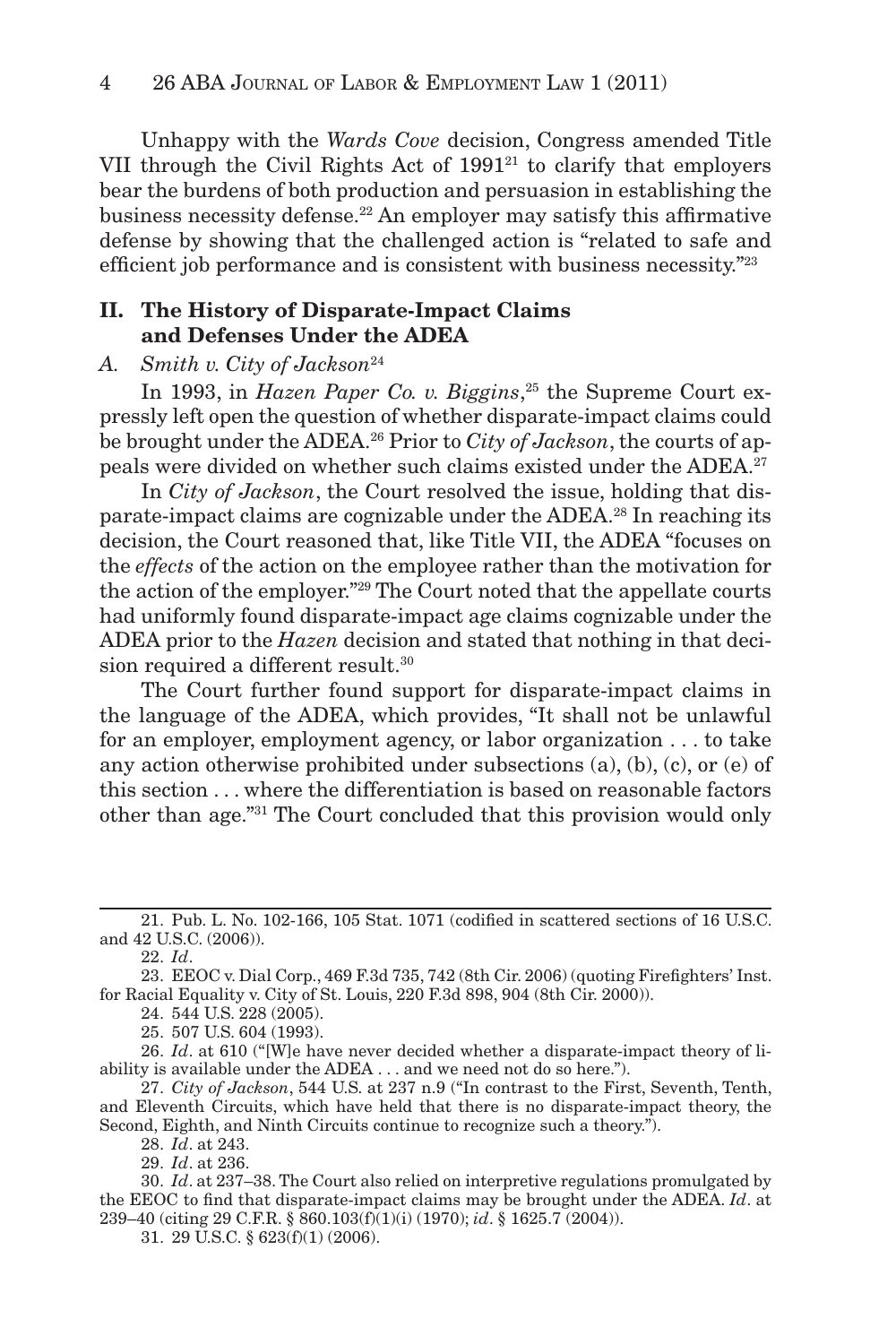be implicated in a disparate-impact case because if a defendant's actions were based on a reasonable factor other than age in a disparatetreatment case, there would be no ADEA violation. 32

While finding such claims cognizable, the Court held that the scope of disparate-impact claims under the ADEA is narrower than the scope of such claims brought under Title VII. 33 The Court reasoned that the RFOA defense found in the ADEA was added to the statute because age may be relevant to an individual's capacity to engage in certain types of employment. 34 The Court also noted that the Civil Rights Act of 1991 broadened the scope of disparate-impact claims under Title VII but did not similarly amend the ADEA. 35 The Court stated that *Wards Cove* was "a case in which [the Court] narrowly construed the employer's exposure to liability on a disparate-impact theory" and held that " *Wards Cove*'s pre-1991 interpretation of Title VII's identical language remains applicable to the ADEA." 36

The Court in *City of Jackson* also articulated the standard for analyzing disparate-impact claims under the ADEA. To establish a prima facie case, a plaintiff must do more than simply allege that a generalized policy has an adverse impact on older workers. 37 Rather, the plaintiff is "responsible for isolating and identifying the *specific* employment practices that are allegedly responsible for any observed statistical disparities."<sup>38</sup> Even after a prima facie case is established, if an employer then shows that the challenged employment practice is "based on reasonable factors other than age,"<sup>39</sup> a disparate-impact claim cannot survive.

The Court then applied this test to the pay plan at issue. In *City of Jackson*, police and public safety officers challenged the city's pay plan, arguing that it was less generous to officers over the age of forty than to younger officers.<sup>40</sup> Under the city's plan, officers with fewer than five years of tenure (who tended to be younger) received proportionately greater raises when compared to their former pay than officers with more seniority (who tended to be older).<sup>41</sup> The Court held that the offi cers failed to establish a valid disparate-impact claim under the ADEA because they did not identify any specific test, requirement, or practice within the city's pay plan that had an adverse impact on older

33. *Id*. at 240.

34. *Id*.

35. *Id*. 36. *Id*.

37. *Id*. at 241.

38. *Id*. (citations omitted).

39. *Id*.

40. *Id*. at 241–42.

41. *Id*. at 242.

<sup>32.</sup> *See City of Jackson*, 544 U.S. at 239 (2005).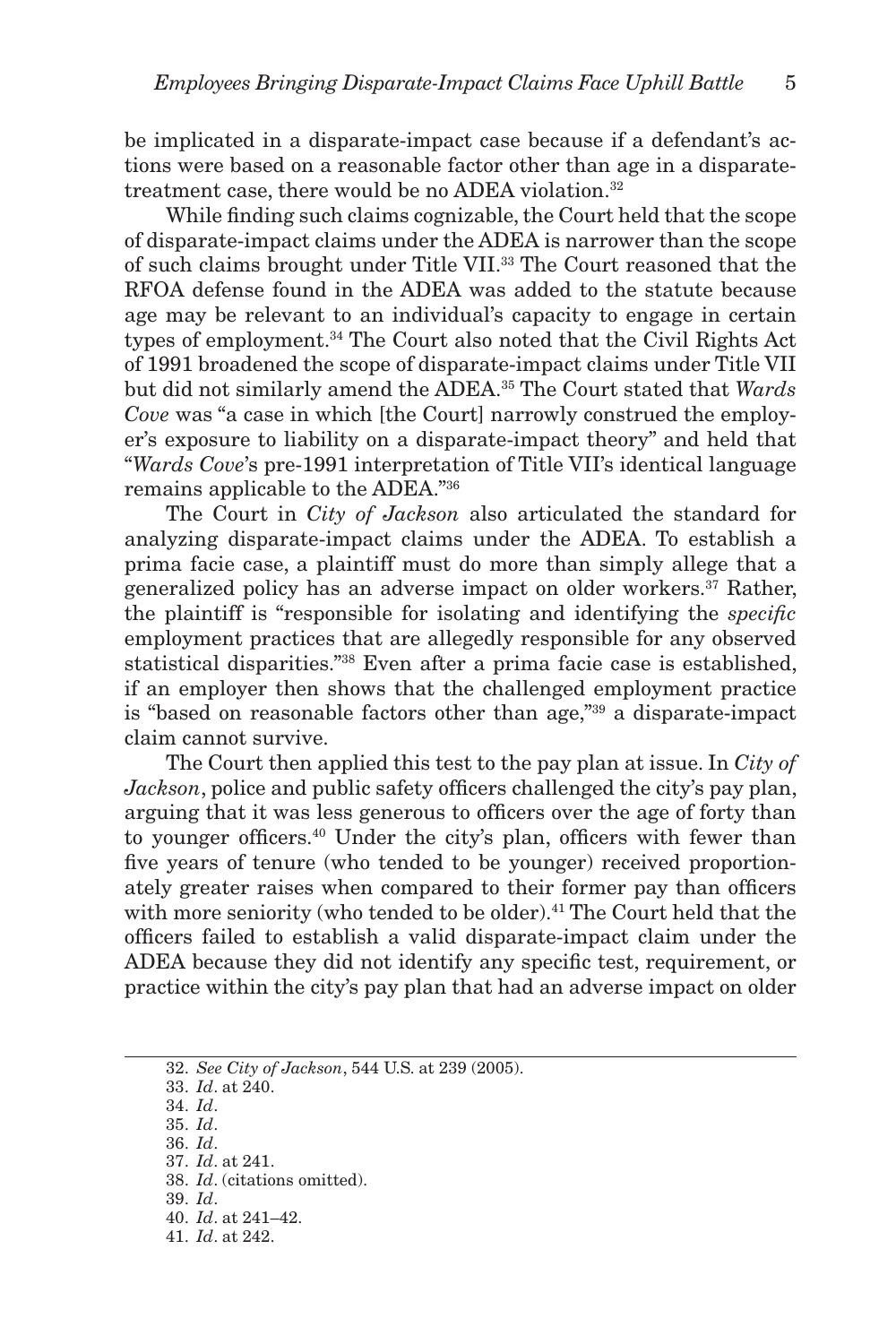workers. 42 The Court also found that the city's pay plan was based on reasonable factors other than age. Specifically, the plan was based on the city's decision to give raises based on seniority and rank in an effort to make compensation for junior officers competitive with that of comparable positions in the market. 43 Given that goal, the Court found the city's pay plan "unquestionably reasonable."<sup>44</sup>

The Court went on to differentiate the RFOA defense available under the ADEA from the business necessity defense available under Title VII:

While there may have been other reasonable ways for the City to achieve its goals, the one selected was not unreasonable. Unlike the business necessity test, which asks whether there are other ways for the employer to achieve its goals that do not result in a disparate impact on a protected class, the reasonableness inquiry includes no such requirement.<sup>45</sup>

*City of Jackson* left open the issue of who bears the burden of proof on the RFOA defense.

*B. Meacham v. Knolls Atomic Power Laboratory* <sup>46</sup>

In *Meacham*, the Supreme Court answered the question left open in *City of Jackson* by holding that employers bear the burdens of both production and persuasion with respect to the RFOA defense in disparate-impact claims brought under the ADEA. 47 In that case, the plaintiffs were challenging a reduction in force (RIF) that resulted in job loss for thirty-one employees, thirty of whom were over the age of forty. 48 In implementing the RIF, the defendant had provided a guide to over-budget managers that required such managers to rank their subordinates according to performance, flexibility, and criticality of their skills, awarding up to ten points for years of service. 49 The plaintiffs alleged that the presence of "flexibility" and "criticality of skills" in the RIF decisions caused a disparate impact on the basis of age.<sup>50</sup>

Initially, the Second Circuit affirmed the jury verdict in favor of the plaintiffs. 51 However, on a petition for writ of certiorari, the Su-

<sup>42.</sup> *Id*. at 241–42.

<sup>43.</sup> *Id*. at 242–43.

<sup>44.</sup> *Id*. at 242.

<sup>45.</sup> *Id*. at 243.

<sup>46. 128</sup> S. Ct. 2395 (2008).

<sup>47.</sup> *Id*. at 2402.

<sup>48.</sup> *See* Meacham v. Knolls Atomic Power Lab., 461 F.3d 134, 139 (2d Cir. 2006), *vacated*, 128 S. Ct. 2395 (2008).

<sup>49.</sup> *Id*. at 138.

<sup>50.</sup> *See id*. at 139 (quoting Meacham v. Knolls Atomic Power Lab., 381 F.3d 56, 75 n.8 (2d Cir. 2004), *vacated*, 544 U.S. 957 (2005)).

<sup>51.</sup> *Meacham*, 381 F.3d at 79.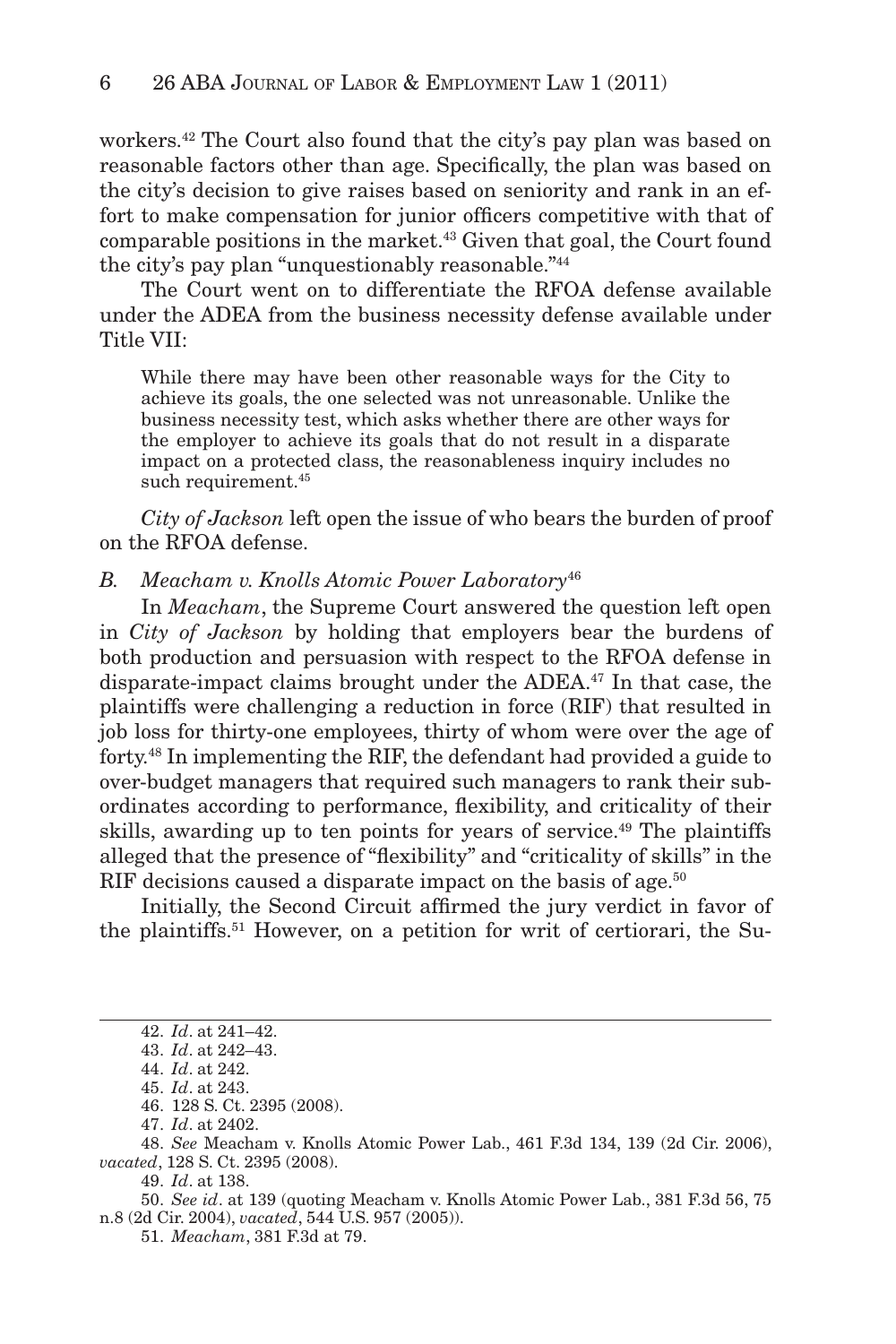preme Court vacated and remanded the case to the Second Circuit for reconsideration in light of the *City of Jackson* decision.<sup>52</sup> On the initial remand, the court reaffirmed its earlier finding that the plaintiffs established a prima facie case of disparate-impact discrimination but concluded that the plaintiffs failed to demonstrate that the defendant's justification for its RIF decisions was "unreasonable."<sup>53</sup> In its decision, the Second Circuit placed the burden of persuasion for the RFOA defense on the plaintiffs. 54 The court then vacated the judgment of the district court and remanded with instructions to dismiss the case.<sup>55</sup>

A second petition for certiorari was granted in *Meacham* to address whether a plaintiff alleging disparate-impact discrimination under the ADEA bears the burden of persuasion on the RFOA defense, and oral argument was heard on April 23, 2008. 56

On June 19, 2008, the Supreme Court held that the RFOA defense is an affirmative one, for which employers bear the burdens of production and persuasion. 57 The Court found support for this decision in the text and structure of the ADEA, where the defense is listed separately from the general prohibition and is defined as applying to actions that are "otherwise prohibited" by the ADEA.<sup>58</sup> The Court also noted that the RFOA provision appears next to the bona fide occupational qualification (BFOQ) exemption, which the Court previously held to be an affirmative defense.<sup>59</sup> The Court found further support for its holding in its prior decision giving affirmative defense construction to the 1963 Equal Pay Act's exemption to pay differentials based on "any other factor other than sex," since "Congress inten[ded] . . . that the ADEA be enforced in accordance with the 'powers, remedies, and procedures' of the FLSA."<sup>60</sup> The Court clarified that its statement in *City of Jackson* that " *Wards Cove*'s pre-1991 interpretation of Title VII's identical language remains applicable to the ADEA" did not pertain to the RFOA defense, as Title VII does not include any similar defense.<sup>61</sup>

Highlighting that the plaintiffs' responsibility to isolate and identify a specific employment practice responsible for an observed statistical disparity is "not a trivial burden," the Court hoped to "allay some of the concern . . . that recognizing an employer's burden of persuasion on

<sup>52.</sup> *Meacham*, 461 F.3d at 138.

<sup>53.</sup> *Id*. at 144.

<sup>54.</sup> *Id*. at 143.

<sup>55.</sup> *Id*. at 147.

<sup>56.</sup> *See* Meacham v. Knolls Atomic Power Lab., 128 S.Ct. 1118 (2008).

<sup>57.</sup> *See* Meacham v. Knolls Atomic Power Lab., 128 S. Ct. 2395, 2396 (2008).

<sup>58.</sup> *Id*. at 2400 (citing 29 U.S.C. § 623(a)–(c), (e) (2006)).

<sup>59.</sup> *Id*.

<sup>60.</sup> *Id*. at 2401 (citing Lorillard v. Pons, 434 U.S. 575, 580 (1978) (quoting 29 U.S.C. § 626(b) (2006)); Corning Glass Works v. Brennan, 417 U.S. 188, 196 (1974)).

<sup>61.</sup> *Id*. at 2404 (citing Smith v. City of Jackson, 544 U.S. 228, 240 (2005)).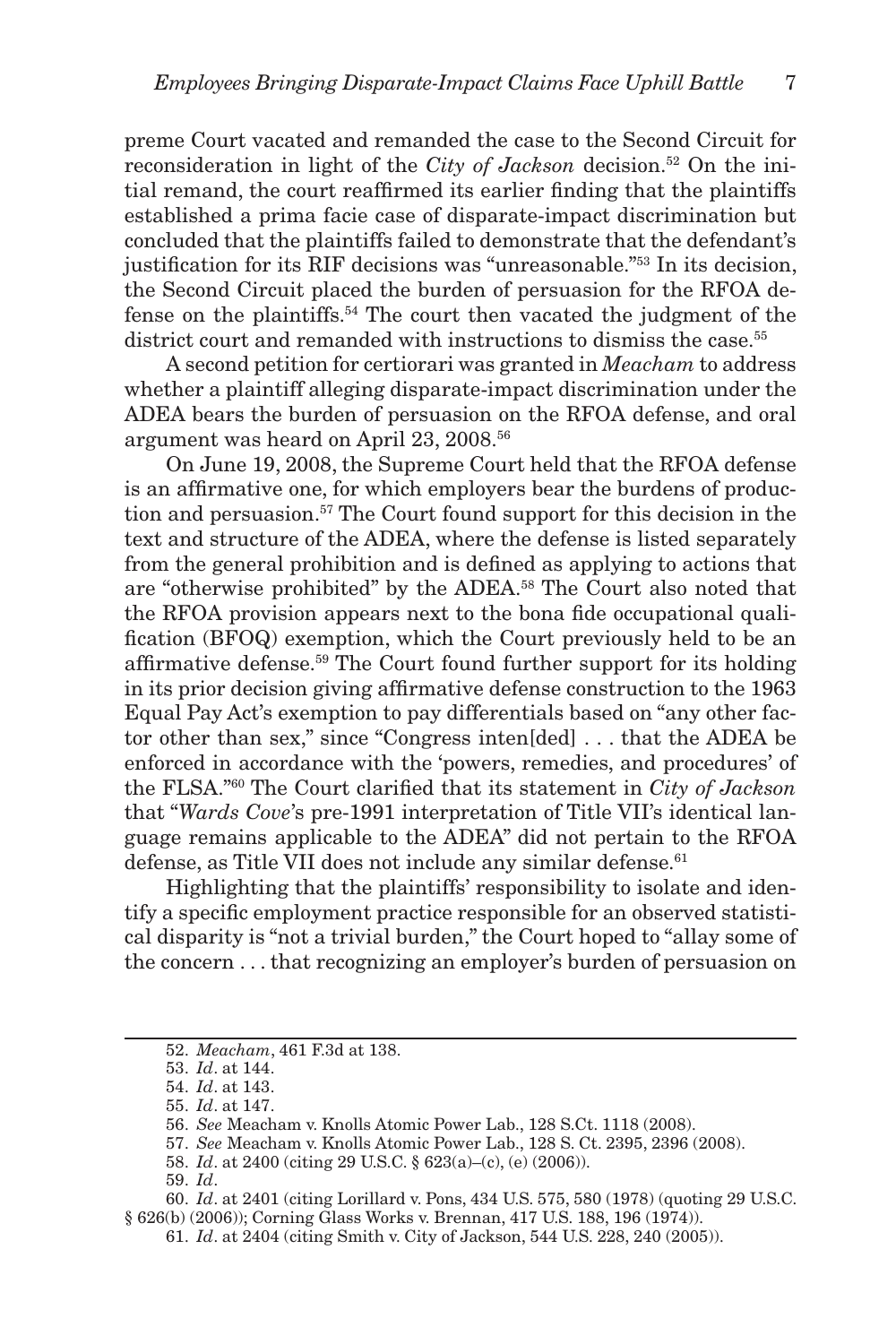an RFOA defense to impact claims will encourage strike suits or nudge plaintiffs with marginal cases into court."<sup>62</sup> The Court also provided further guidance on the application of the RFOA defense:

The RFOA defense in a disparate-impact case, then, is not focused on the asserted fact that a non-age factor was at work; we assume it was. The focus of the defense is that the factor relied upon was a "reasonable" one for the employer to be using. Reasonableness is a justification categorically distinct from the factual condition "because of age" and not necessarily correlated with it in any particular way: a reasonable factor may lean more heavily on older workers, as against younger ones, and an unreasonable factor might do just the opposite. 63

The Court also clarified that in many cases employers will easily satisfy the RFOA defense:

And the more plainly reasonable the employer's "factor other than age" is, the shorter the step for that employer from producing evidence raising the defense, to persuading the fact finder that the defense is meritorious. It will be mainly in cases where the reasonableness of the non-age factor is obscure for some reason, that the employer will have more evidence to reveal and more convincing to do in going from production to persuasion. 64

The Court then vacated the judgment of the Court of Appeals and remanded the case for further proceedings consistent with its decision. 65

## **III. Following** *City of Jackson* **and** *Meacham***, Few Disparate-Impact Age Discrimination Cases Have Survived Summary Judgment**

Although the *City of Jackson* decision gave plaintiffs the right to bring disparate-impact claims under the ADEA, and although the *Mea-*

On appeal, the Second Circuit Court of Appeals vacated the district court's judgment, finding that the Supreme Court impliedly rejected the plaintiffs' waiver argument. *See* Meacham v. Knolls Atomic Power Lab., 358 F. App'x 233, 235 (2d Cir. 2009). Thus, the Second Circuit remanded the case for a new trial. *Id*. at 236.

<sup>62.</sup> *Id*. at 2406.

<sup>63.</sup> *Id*. at 2403.

<sup>64.</sup> *Id*. at 2406.

<sup>65.</sup> *Id*. at 2407. On remand, the district court found that the employer waived the right to assert the RFOA defense when it "failed to seek judgment on the defense, request a jury instruction or special interrogatory on the defense, or object to the charge or verdict form for omitting any instruction or question on the defense." Meacham v. Knolls Atomic Power Lab., 627 F. Supp. 2d 72, 83 (N.D.N.Y. 2009), *vacated and remanded*, 358 F. App'x 233 (2d Cir. 2009). Additionally, the court concluded that the employer's waiver was not excused as the result of conflicting statements in the case law because "[a]s of the time of trial in June and July, 2000, no decision in the Second Circuit had discussed the burden of proof on the RFOA defense, directly or otherwise." *Id*. Thus, the court reinstated the second amended judgment in favor of the employees. *Id*. at 85.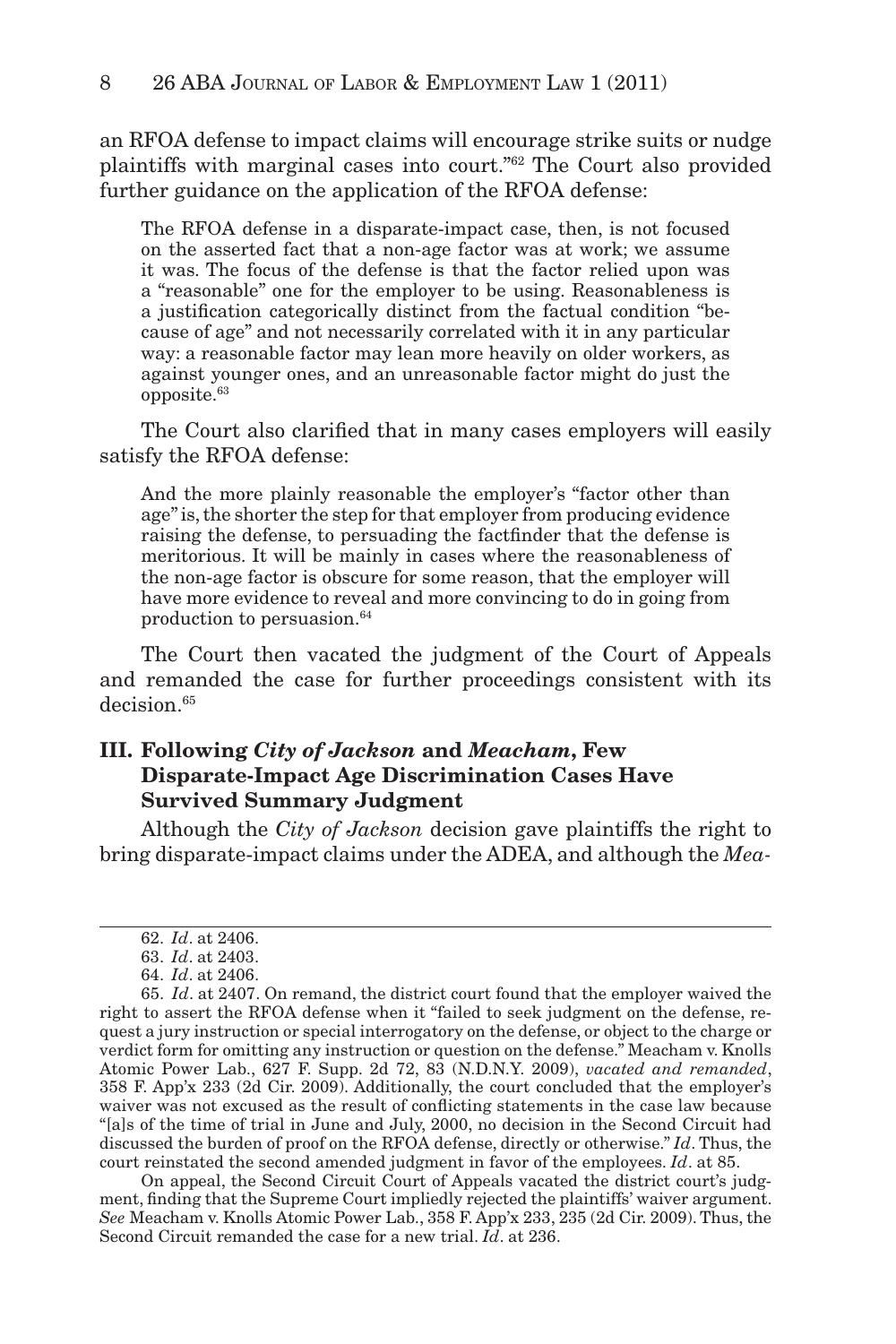*cham* decision firmly placed the burdens of production and persuasion on employers to prove the RFOA defense, courts have continued to reject ADEA disparate-impact claims following those decisions. Plaintiffs pursuing disparate-impact ADEA claims following *City of Jackson* and *Meacham* generally have had their claims rejected for their failure to establish a prima facie case or because courts have found that the challenged actions were based on reasonable factors other than age.

## *A. Disparate-Impact ADEA Claims Rejected Because of Plaintiffs' Failure to Establish a Prima Facie Case*

As was true before *City of Jackson* and *Meacham*, many post–*City of Jackson* and *Meacham* disparate-impact ADEA claims have failed because the plaintiffs cannot meet the nontrivial burden to isolate and identify the specific employment practices responsible for an observed statistical disparity.

For example, in *Pippin v. Burlington Resources Oil & Gas Co*., 66 the Tenth Circuit rejected the plaintiffs' disparate-impact age challenge to their employer's RIF because of the plaintiffs' failure to establish a prima facie case. 67 The court found that plaintiffs merely presented statistics showing that the RIF resulted in the termination of more overforty workers than under-forty workers and held "absent any evidence of the 'comparables'—i.e., the age of [the company's] other employees or even the age of the other employees in the San Juan Division—this statistic has little significance."<sup>68</sup>

Similarly, in *Durante v. Qualcomm, Inc.*,<sup>69</sup> the Ninth Circuit found that the plaintiffs failed to establish a prima facie case to support their disparate-impact challenge to their former employer's company-wide RIF.<sup>70</sup> The plaintiffs alleged that their former employer used "solely subjective criteria in the absence of standardized rules or tests" in making RIF decisions.<sup>71</sup> The court recognized that an overall decision-making process can be subject to a disparate-impact challenge if the employer uses an "undisciplined system of subjective decisionmaking."<sup>72</sup> The *Durante* court, however, found that the evidence demonstrated that Qualcomm utilized neutral guidelines for its RIF selections, "many of which included objective criteria, including recommending the layoff of employees whose projects were eliminated and utilizing past performance review scores."<sup>73</sup> Thus, because the plaintiffs failed to present evidence

<sup>66. 440</sup> F.3d 1186 (10th Cir. 2006).

<sup>67.</sup> *Id*. at 1201.

<sup>68.</sup> *Id*.

<sup>69. 144</sup> F. App'x 603 (9th Cir. 2005).

<sup>70.</sup> *Id*. at 607.

<sup>71.</sup> *Id*. at 606.

<sup>72.</sup> *Id*. (quoting Watson v. Fort Worth Bank & Trust, 487 U.S. 977, 990 (1988)).

<sup>73.</sup> *Id*.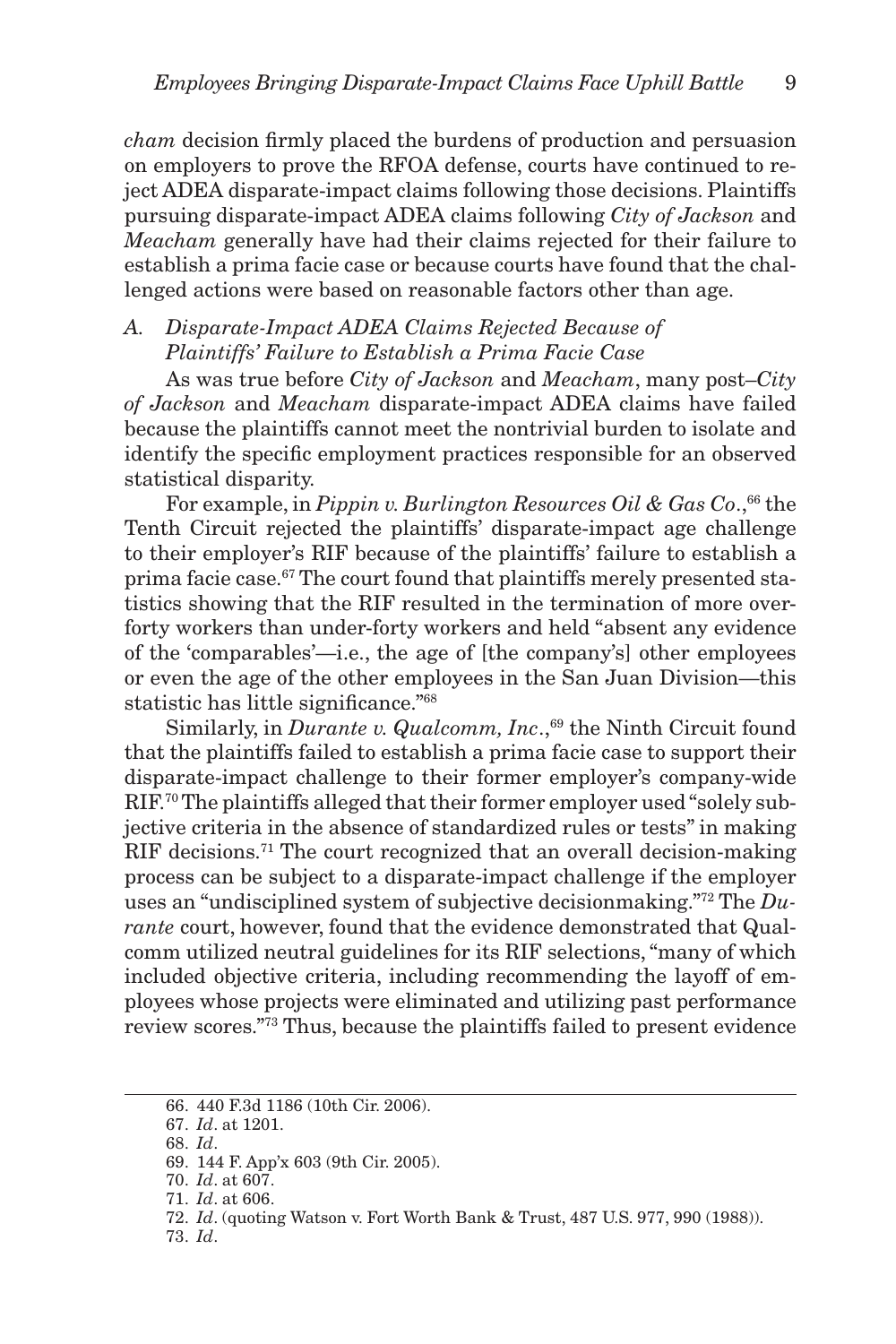that Qualcomm's RIF decisions were solely due to subjective discretion and otherwise failed to identify a specific disparate impact, the Ninth Circuit affirmed the lower court's summary judgment in favor of the employer. 74

Likewise, in *Butts v. McCullough*,<sup>75</sup> the Sixth Circuit rejected the plaintiff's ADEA disparate-impact challenge to the union's policy against referring retirees for open positions. 76 While the plaintiff alleged that the union's referral preference for nonretirees was discriminatory in operation, he failed to present any evidence of the impact of the policy on older workers. 77 Acknowledging that the challenged policy may discriminate against older workers, the court held that such discrimination could not be assumed, particularly because workers were permitted to retire at any age. 78 Thus, the court concluded that plaintiff's "complete failure to make any . . . statistical showing [was] fatal to his claim."<sup>79</sup>

The Sixth Circuit similarly rejected a disparate-impact ADEA claim in *Allen v. Highlands Hospital Corp.*,<sup>80</sup> where it held that plaintiffs failed to satisfy their prima facie burden when they merely alleged that "the effect of the policy demanding terminations of the highest paid employees has an age discrimination effect that is improper."<sup>81</sup> Finding that plaintiffs' allegations only identified a generalized policy as opposed to a specific practice, the court held that summary judgment on plaintiffs' disparate-impact ADEA claim was proper. 82 Additionally, the court found that the plaintiffs' statistics proffered in support of their disparate-impact claim were insufficient because the percentage of total workers in the protected class actually increased during the relevant timeframe; younger workers were terminated in a higher proportion than those age forty and older. In addition, the numbers showing that terminations for those age forty and older increased during the relevant time frame were not statistically significant since the percentages were drawn from a very small pool.<sup>83</sup>

The Sixth Circuit also rejected a disparate-impact ADEA claim in Adams v. Lucent Technologies, Inc.<sup>84</sup> The plaintiffs alleged that they were victims of age discrimination when Lucent offered senior employ-

74. *Id*. at 607. 75. 237 F. App'x 1 (6th Cir. 2007). 76. *Id*. at 9. 77. *Id*. at 8–9. 78. *Id*. at 9. 79. *Id*. 80. 545 F.3d 387 (6th Cir. 2008). 81. *Id*. at 404. 82. *Id*. at 404–05. 83. *Id*. at 405. 84. 284 F. App'x 296 (6th Cir. 2008).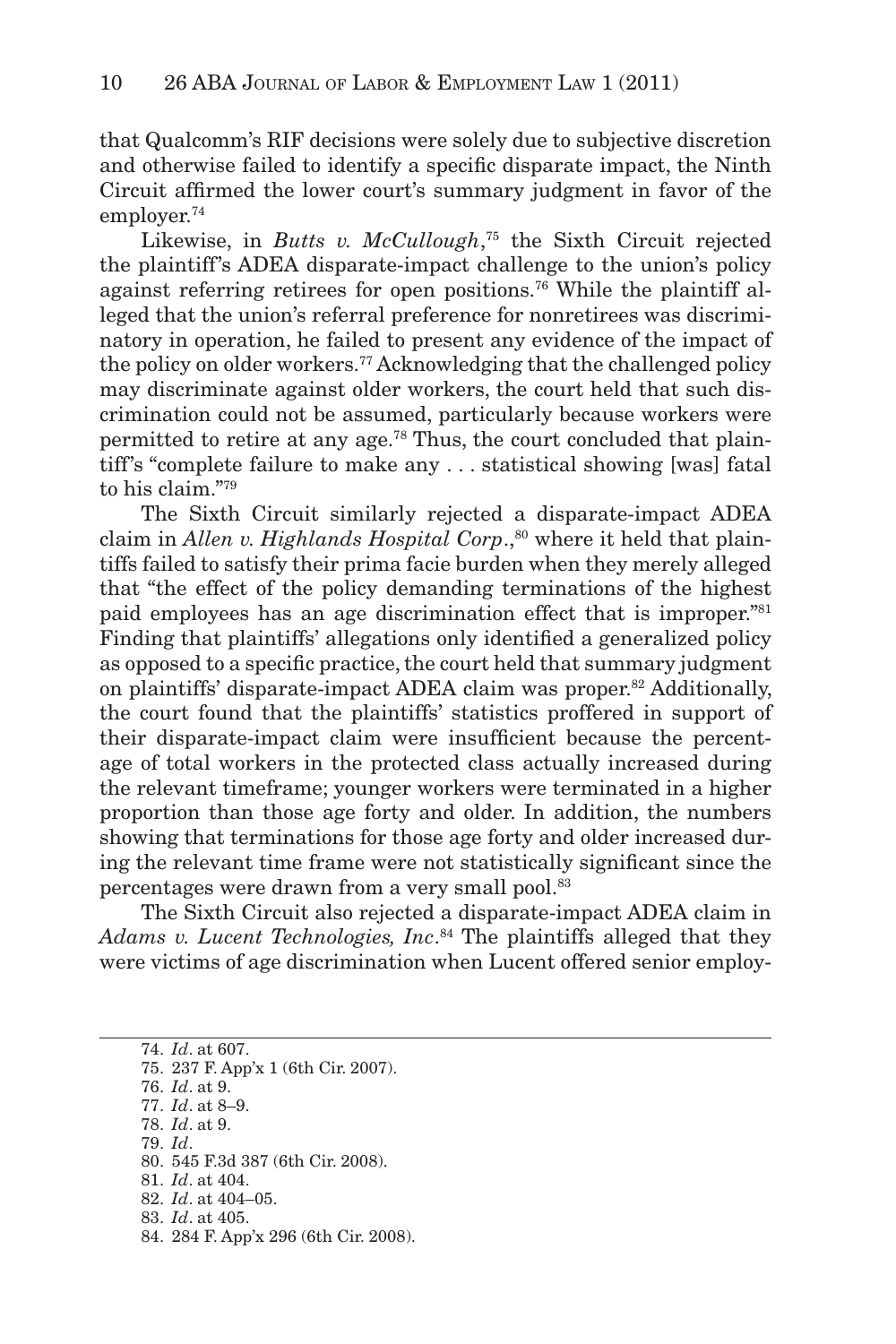ees enhanced voluntary retirement benefits while engaged in merger negotiations with a competitor and then failed to advise the older workers that merger negotiations had collapsed until after many of the employees had accepted the packages.<sup>85</sup> The court affirmed the lower court's decision granting summary judgment for the employer, finding that plaintiffs' complete failure to utilize relevant statistics to make a showing of adverse impact doomed plaintiffs' claim. 86

Similarly, in *Combs v. Grand Victoria Casino & Resort*,<sup>87</sup> the court held that the plaintiffs failed to make out a prima facie showing of disparate-impact discrimination under the ADEA. 88 In that case, plaintiffs alleged that their former employer's "unreasonable and arbitrary methods and subjective practices" of investigation and decision making concerning (a) terminations, (b) alleged rule and policy violations, (c) alleged employee misconduct, and (d) disciplinary procedures had a disparate impact on the basis of age.<sup>89</sup> The court granted the employer's motion to dismiss, finding that the employees failed to identify a specific employment practice or policy "that is facially neutral but discriminatory in effect."<sup>90</sup>

In the numerous other disparate-impact ADEA cases heard following *City of Jackson* and *Meacham*, courts have rejected plaintiffs' prima facie cases on the following grounds: (1) failure to isolate and identify a specific employment practice that caused a disparate impact;  $91$ 

91. *See* Stamm v. Inter-Con Sec. Sys., Inc., No. 09-1374, 2010 WL 2663079, at \*2 (C.D. Ill. June 29, 2010) (granting employer's motion to dismiss where employee failed to identify specific policy causing disparate impact on basis of age); Stipe v. Shinseki, 690 F. Supp. 2d 850, 873 (E.D. Mo. 2010) (granting employer's motion for summary judgment where employee's challenge to job duties failed to identify specific practice causing disparate impact on the basis of age); Oinonen v. TRX, Inc., No. 3:09-CV-1450-M,  $2010$  WL 396112, at  $*4-5$  (N.D. Tex. Feb. 3, 2010) (granting employer's motion to dismiss employee's disparate-impact challenge to RIF because employee failed to identify any specific test, requirement, or practice in the layoff process allegedly responsible for purported statistical disparities); Gillman v. Inner City Broad. Corp., No. 08 Civ. 8909(LAP),  $2009$  WL 3003244, at  $*6$  (S.D.N.Y. Sept. 18, 2009) (granting employer's motion to dismiss disparate-impact ADEA claim because "listing thirteen individuals terminated after reaching the age of forty, without more information about the reasons for their termination or specific employment practices by the Defendant, does not make out a plausible age discrimination claim"); Walker v. City of Cabot, No. 4:08-CV-00139 BSM, 2008 WL 4816617, at \*3–4 (E.D. Ark. Nov. 4, 2008) (granting employer's motion for summary judgment where employee's general challenge to two RIFs failed to identify specific employment practice responsible for statistical disparity); Reshard v. Peters, 579 F. Supp. 2d 57, 75–76 (D.D.C. 2008) (granting summary judgment in favor of employer where employee alleged disproportionate numbers of persons age fifty-five and older in certain managerial positions but failed to identify a specific test, requirement, or practice that caused an

<sup>85.</sup> *Id*. at 303. 86. *Id*. at 304.

<sup>87.</sup> No. 1:08-cv-00414-RLY-JMS, 2008 WL 4452460 (S.D. Ind. Sept. 30, 2008).

<sup>88.</sup> *Id*. at \*3.

<sup>89.</sup> *Id*. at \*2.

<sup>90.</sup> *Id*. at \*3.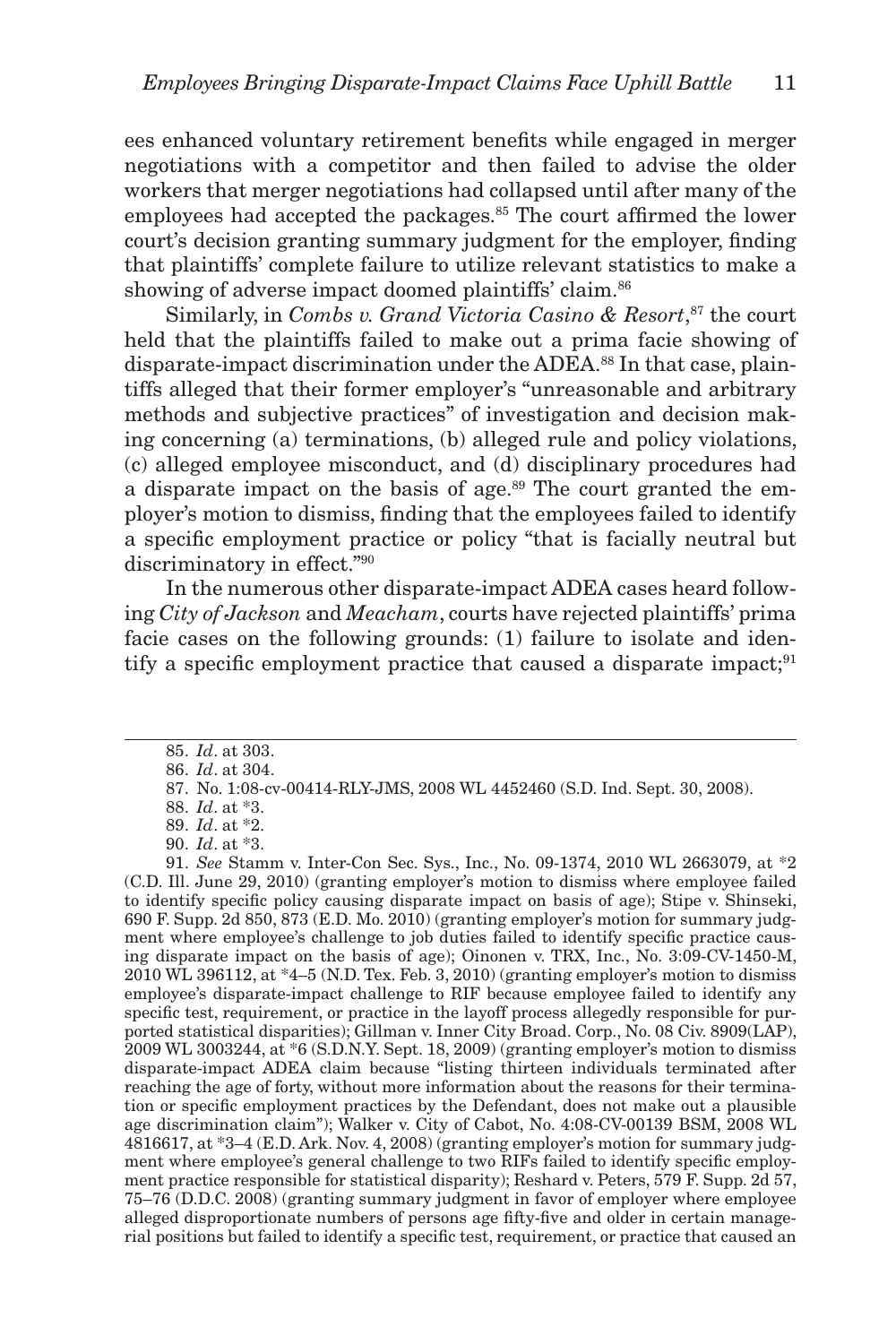#### $(2)$  absence of sufficient statistics to support their claims;<sup>92</sup> and  $(3)$  fail-

adverse impact based on age and failed to present evidence of statistical disparity to support her claim), *aff'd sub nom*. Reshard v. LaHood, 358 F. App'x 196 (D.C. Cir. 2009) (per curiam); Aliotta v. Bair, 576 F. Supp. 2d 113, 127–28 (D.D.C. 2008) (granting employer's motion for summary judgment where plaintiffs challenged RIF but failed to identify specific employment practice that resulted in adverse impact on older employees); Syverson v. IBM Corp., No. C-03-04529 RMW, 2007 WL 2904252, at \*6 (N.D. Cal. Oct. 3, 2007) (finding plaintiffs failed to identify specific employment practice that caused disparate impact on older workers); EEOC v. Honda of Am., Mfg., No. 2:06-cv-00233, 2007 WL 1541364, at \*4–5 (S.D. Ohio May 23, 2007) (noting that plaintiffs failed to do "more than point out that the pay plan at issue is relatively less generous to older workers than to younger workers"); Jagla v. Harris Bank, No. 05 C 5422, 2007 WL 433112, at \*3–4 (N.D. Ill. Feb. 2, 2007) (noting that even if disparate-impact ADEA claim had been properly alleged, claim would fail because plaintiff pointed only to a general policy—employer's "purported preference for recent college graduates in entry-level positions"—rather than specific employment practice responsible for disparity); Adams v. Lucent Techs., Inc., No. 2:03CV300, 2007 WL 14593, at \*7 (S.D. Ohio Jan. 3, 2007) (rejecting challenge to employer's voluntary retirement plan because plaintiffs specified no neutral policy that had disparate impact on older workers), *aff'd*, 284 F. App'x 296 (6th Cir. 2008); Wooler v. Citizens Bank, No. 06-1439, 2006 WL 3484375, at \*8 (E.D. Pa. Nov. 30, 2006) (finding that plaintiff failed to provide evidence of specific test or practice that had adverse impact on older workers), *aff'd*, 274 F. App'x 177 (3d Cir. 2008); Kourofsky v. Genencor Int'l, Inc., 459 F. Supp. 2d 206, 215 (W.D.N.Y. 2006) (rejecting challenge to RIF where plaintiffs merely alleged disparate impact on older workers and failed to identify facially neutral policy that produced such result); Howard v. Kiewit Pac. Corp., No. 05-00525 ACK/KSC, 2006 WL 2860663, at  $*4-5$  (D. Haw. Oct. 4, 2006) (rejecting claim where plaintiff failed to present evidence of practice that had disparate impact on older workers); Angelico v. Agilent Techs., No. 06-348, 2006 WL 2854377, at \*6 (E.D. Pa. Oct. 3, 2006) (rejecting disparateimpact challenge to termination because plaintiff failed to establish prima facie case); White v. Am. Axle & Mfg., No. 05-CV-72741-DT, 2006 WL 335710, at \*5–6 (E.D. Mich. Feb. 14, 2006); Davis v. Valley Hospitality Servs., LLC, 372 F. Supp. 2d 641, 655–56 (M.D. Ga. 2005) (granting summary judgment because employer's policy of achieving "right look" for hotel was not facially neutral employment policy required to establish a disparateimpact claim), *aff'd in part*, 214 F. App'x 877 (11th Cir. 2006) (per curiam), *and rev'd in part*, 211 F. App'x 841 (11th Cir. 2006) (per curiam).

92. *See* Apsley v. Boeing Co., No. 05-1368-EFM, 2010 WL 2670880, at \*18–19 (D. Kan. June 30, 2010) (granting employer's motion for summary judgment because employees' statistics did not support finding that excessive subjectivity in selective rehire process caused protected workers to suffer a statistically significant adverse effect based on age); Clark v. Matthews Int'l Corp., No. 4:07CV2027SNLJ, 2009 WL 3680771, at \*10–11 (E.D. Mo. Oct. 30, 2009) (granting summary judgment in favor of employer in RIF case in part because plaintiff's statistical evidence focused on employees over age forty-five rather than over age forty); Gallagher v. IBEW Local Union No. 43, No. 5: 00CV1161, 2008 WL 4613758, at \*5–6 (N.D.N.Y. Oct. 15, 2008) (dismissing plaintiff's challenge to union's referral because statistical report did not account for other potential causes of variations, and plaintiff's challenge to layoff process did not identify specific layoff procedure adversely impacting older workers); Aldridge v. City of Memphis, No. 05-2966-STA-dkv, 2008 WL 2999557, at \*6–7 (W.D. Tenn. July 31, 2008) (granting employer's summary judgment motion because challenged action only affected captains rather than all employees and thus did not present a cognizable disparate-impact claim); Golter v. Square D Co., No. 4:06CV3287, 2007 WL 4225273, at \*8 (D. Neb. Nov. 27, 2007) (finding plaintiff's failure to present statistics challenging company's plan to hire workers at lower tier with fewer benefits doomed disparate-impact claim); Wagner v. Pac. Mar. Ass'n, No. 05-1729-PK, 2007 WL 2407093, at \*5–6 (D. Or. Aug. 21, 2007) (rejecting disparate-impact challenge to evaluation and selection processes because plaintiff failed to present sufficient statistics); Rollins v. Clear Creek Indep. Sch. Dist., No. G-06-081, 2006 WL 3302538, at \*4–5 (S.D. Tex. Nov. 13, 2006) (granting motion for summary judgment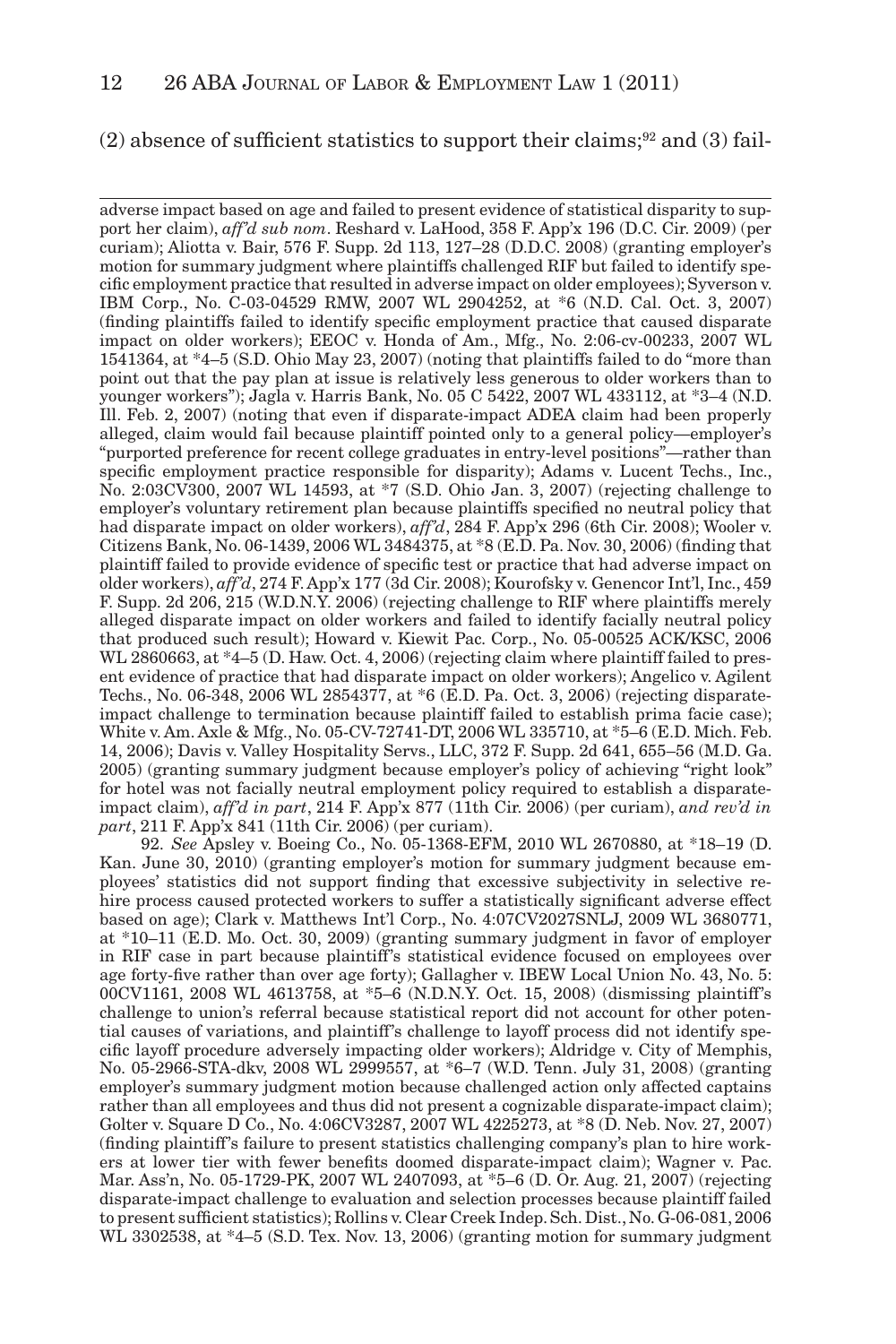ure to identify a protected group affected by the alleged discriminatory practice or policy. 93

## *B. Disparate-Impact ADEA Claims Rejected Under the RFOA Analysis*

Even when a prima facie case can be established, few ADEA disparate-impact challenges in the aftermath of *City of Jackson* and *Meacham* have survived the RFOA analysis because defendants have established that their rationale for engaging in the challenged behavior was reasonable. Unlike the business necessity defense, which asks whether there are other ways for the defendant to achieve its goals that do not result in a disparate impact on a protected class, the RFOA inquiry includes no such requirement. 94

In *Pippin v. Burlington Resources Oil & Gas Co.*<sup>95</sup> the Tenth Circuit held that it was reasonable for the defendant to make its RIF decisions based on employees' job performances and skill sets and to honor its prior commitment to hire several recent graduates.<sup>96</sup> In its decision, reached after *City of Jackson* but before *Meacham*, the Tenth Circuit placed the ultimate burden on the plaintiffs with regard to the RFOA analysis and concluded that the plaintiff cast no doubt on the reasonableness of the employer's RIF decisions. "All of these deci-

because although plaintiff alleged that rehired retirees who received nonrenewal notices were over forty, she failed to present statistics regarding how many teachers in general did not have contracts renewed); Gottermeyer v. Norstan, Inc., No. 1:05 CV 1399, 2006 WL 1966613, at \*8–9 (N.D. Ohio July 11, 2006) (rejecting ADEA disparate-impact challenge to employer's severance package that required employees to waive age claims without providing additional compensation because policy did not create disparate impact on basis of age),  $affd$ , 241 F. App'x 284 (6th Cir. 2007) (per curiam); Lit v. Infinity Broad. Corp. of Pa., No. Civ.A. 04-3413, 2005 WL 3088364, at \*3–4 (E.D. Pa. Nov. 16, 2005) (finding that plaintiff failed to show that radio station's changing its format created discriminatory impact on basis of age); Iyer v. Everson, 382 F. Supp. 2d 749, 756 n.13 (E.D. Pa. 2005) (rejecting disparate-impact challenge to IRS's failure to hire plaintiff for position posted on law school bulletin board because plaintiff failed to present evidence showing age of those enrolled in program, and did not present evidence of disparity in IRS's hiring pattern), *aff'd*, 238 F. App'x 834 (3d Cir. 2007) (per curiam); Townsend v. Weyerhaeuser Co., No. 04-C-563-C, 2005 WL 1389197, at \*14 (W.D. Wis. June 13, 2005) (rejecting disparate-impact claim because plaintiff failed to introduce statistics showing older employees were adversely impacted by RIF); Ackerman v. Home Depot, Inc., No. Civ.A. 304CV0058N, 2005 WL 1313429, at \*5 (N.D. Tex. May 31, 2005) (rejecting ADEA challenge to wage standardization policy because plaintiff failed to present statistics showing disparate impact).

93. *See* McKnight v. Gates, No. 3:06-1019, 2007 WL 1849986, at \*14 (M.D. Tenn. June 20, 2007) (dismissing disparate-impact ADEA claim because plaintiffs failed to identify protected group impacted by neutral policy), *aff'd*, 282 F. App'x 394 (6th Cir. 2008).

94. *But see* Smith v. Allstate Ins. Co., 195 F. App'x 389, at \*7 (6th Cir. 2006) (appearing to endorse continuing applicability of business necessity test in disparate-impact age discrimination cases following *City of Jackson*).

95. 440 F.3d 1186 (10th Cir. 2006).

96. *See id*. at 1201.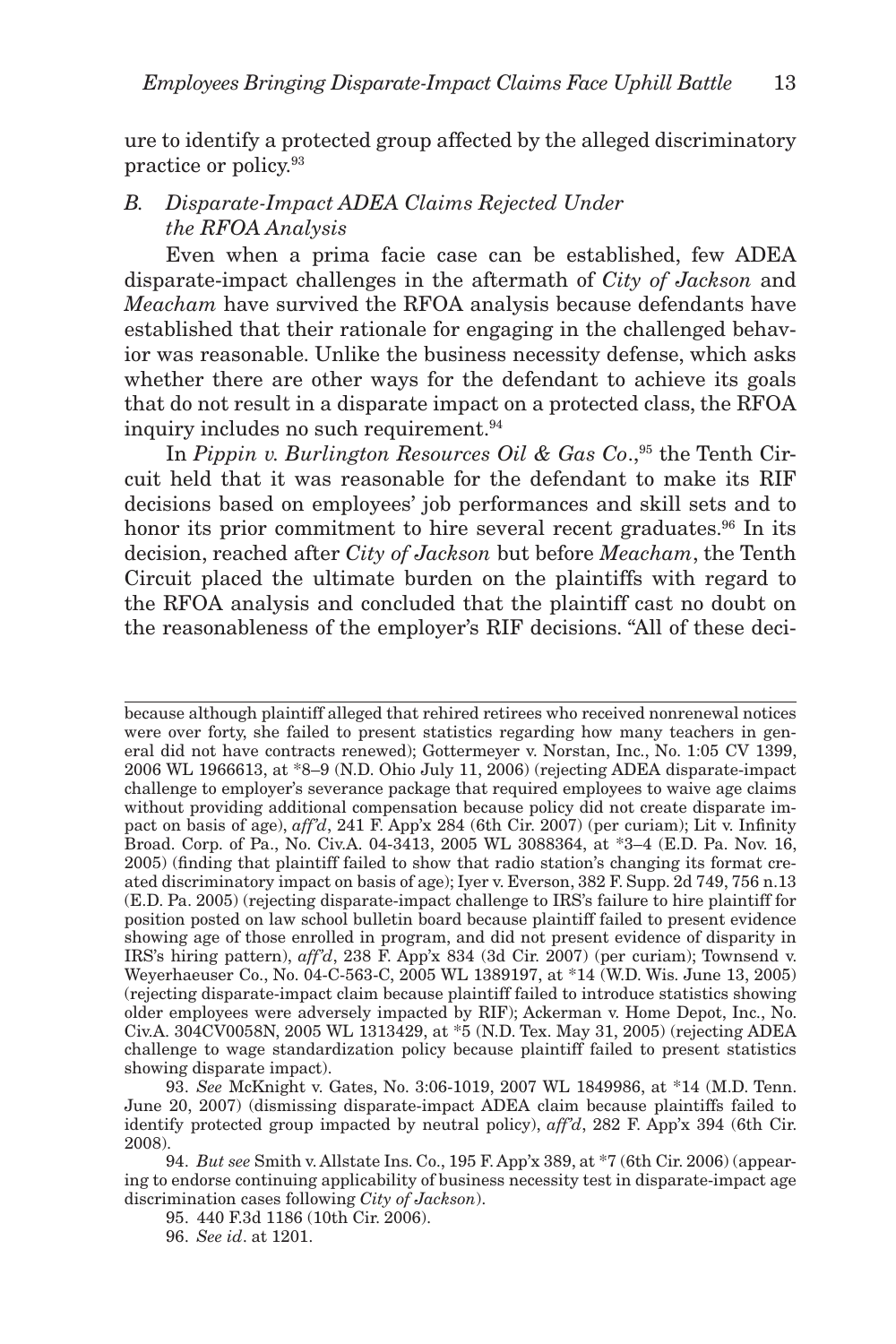sions were based on reasonable factors other than age. Corporate restructuring, performance-based evaluations, retention decisions based on needed skills, and recruiting concerns are all reasonable business considerations."<sup>97</sup> Accordingly, the court affirmed the lower court's decision to grant the employer's motion for summary judgment.<sup>98</sup>

The court in *Durante v. Qualcomm* likewise rejected an ADEA disparate-impact challenge to a RIF based on the RFOA defense. 99 The Ninth Circuit found that Qualcomm produced "unrebutted evidence" of the reasonableness of its RIF selection decisions, which were made to "satisfy the differing business needs of the varying divisions and departments within Qualcomm."<sup>100</sup> The court went on to find that plaintiffs' only evidence offered in opposition was a showing that the RIF decisions were not uniform or standardized. The court found such evidence insufficient: "[b]ecause this does not raise a triable issue of reasonableness within the context of the ADEA, the grant of summary judgment on plaintiffs' disparate-impact claim of age discrimination was proper."101

In *Aldridge v. City of Memphis*,<sup>102</sup> the court found that the city met its burden to demonstrate the RFOA affirmative defense, thus defeating the plaintiffs' disparate-impact challenge to the city's decision to abolish the captain rank in its police department. 103 The city alleged that it abolished the captain rank because such a rank was not operationally necessary, there was no need for a management-level rank achieved solely by seniority, and eliminating the positions would result in great savings for the city.<sup> $104$ </sup> Finding that these justifications were "plainly reasonable," the court granted the city's motion for summary judgment.<sup>105</sup>

Similarly, in *Aliotta v. Bair*,<sup>106</sup> the employer established the RFOA affirmative defense to a RIF when it demonstrated that its downsizing was based on a reduced workload in the relevant division: "even if the [Division of Resolutions and Receiverships] was the oldest division in the FDIC, the Agency has shown that the division was not targeted because of age but because of a drastic reduction in workload."<sup>107</sup> The plaintiffs attempted to rebut the defendant's reason for the downsizing

 <sup>97.</sup> *Id*.

 <sup>98.</sup> *Id*. at 1202.

 <sup>99.</sup> Durante v. Qualcomm, Inc., 144 F. App'x 603, 607–08 (9th Cir. 2005).

<sup>100.</sup> *See id*. at 607.

<sup>101.</sup> *Id*. at 607–08.

<sup>102.</sup> No. 05-2966-STA-dkv, 2008 WL 2999557 (W.D. Tenn. July 31, 2008).

<sup>103.</sup> *Id*. at \*8.

<sup>104.</sup> *Id*. 105. *Id*.

<sup>106. 576</sup> F. Supp. 2d 113 (D.D.C. 2008).

<sup>107.</sup> *Id*. at 127–28.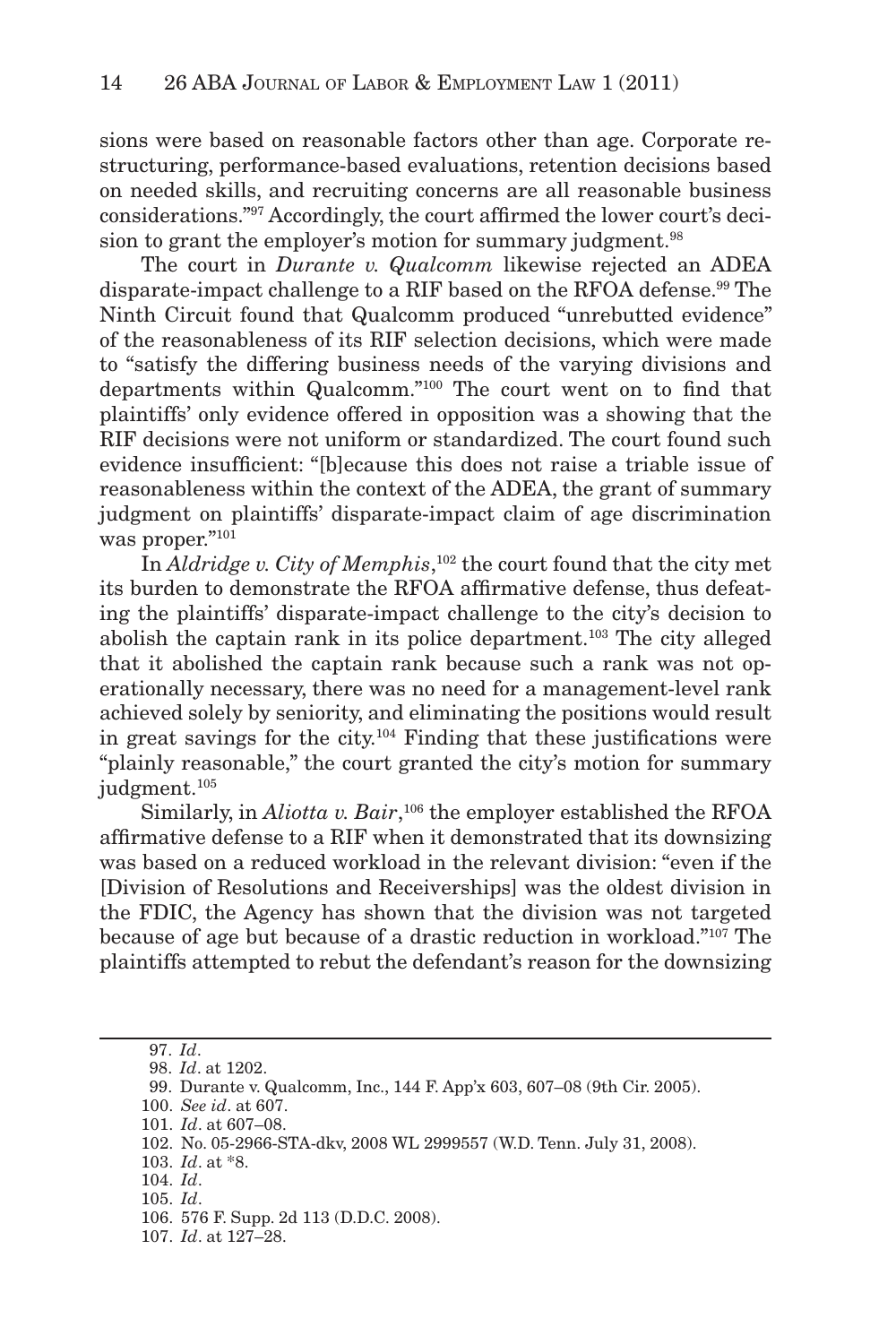by pointing to younger individuals hired during the relevant timeframe. The court rejected this argument because the new hires assumed different responsibilities for lower pay in other departments: "[c]learly, the two groups are not so similarly situated as to support the proposition that the FDIC conducted the voluntary buyout, transfers and RIF as an elaborate ruse to flush the agency of senior staff."<sup>108</sup>

Likewise, in *Walker v. City of Cabot*,<sup>109</sup> the court found that the employer's RIF decisions were based on reasonable factors other than age.<sup>110</sup> In light of the company's financial problems, the court found that its decision to eliminate redundant positions was "reasonable."<sup>111</sup>

## *C. Disparate-Impact Challenges That Survived Motions to Dismiss or Motions for Summary Judgment*

While most courts following *City of Jackson* and *Meacham* have rejected disparate-impact ADEA claims, some courts have found that plaintiffs established prima facie cases of disparate-impact liability or

111. *Id. See generally* Blandford v. Exxon Mobil Corp., No. 3:08-CV-394, 2010 WL 2270884, at \*10 (E.D. Tenn. June 3, 2010) (granting employer's motion for summary judgment because employer's decision to implement a salary program was based on reasonable factors other than age); Summers v. Winter, No. 5:07cv28/RH/EMT, 2008 WL 576489, at  $*12$  (N.D. Fla. Feb. 29, 2008) (finding  $9/11$  terrorist attacks to be RFOA for police department's increased training requirements for officers)  $aff'd$ , 303 F. App'x 716 (11th Cir. 2008); Adams v. Lucent Techs., Inc., No. 2:03CV300, 2007 WL 14593, at \*8 (S.D. Ohio Jan. 3, 2007) (finding that employer's decision to delay announcement of merger talks until after stock market closed and reliance upon seniority to offer benefits were RFOAs), *aff'd*, 284 F. App'x 296 (6th Cir. 2008); Rollins v. Clear Creek Indep. Sch. Dist., No. G-06-081, 2006 WL 3302538, at \*5 (S.D. Tex. Nov. 13, 2006) (finding defendant's decision to give preference in contract renewal to nonretired teachers who were not drawing retirement salary over retired teachers who were drawing such salaries was RFOA); Lit v. Infinity Broad. Corp. of Pa., No. Civ.A. 04-3413, 2005 WL 3088364, at \*4 (E.D. Pa. Nov. 16, 2005) (finding radio station's uncontroverted evidence that a repackaging effort that was a result of marketing research was "properly attributable to a 'reasonable factor other than age' so as to overcome [plaintiff's] disparate impact claim"); Overstreet v. Siemens Energy & Automation, Inc., No. EP-03-CV-163-KC, 2005 WL 3068792, at  $*4$  n.2 (W.D. Tex. Sept. 26, 2005) (finding that even if plaintiff presented statistics demonstrating that RIF created disparate impact on basis of age, plaintiff's disparateimpact claim would fail because "there is a reasonable explanation other than age for the termination—namely the RIF"); Wilson v. MVM, Inc., No. Civ.A.03-4514, 2005 WL 1231968, at \*18 (E.D. Pa. May 24, 2005) (rejecting disparate-impact ADEA challenge to plaintiffs' discharges for failing to meet medical standards because rationale that such employees were not medically qualified for positions was RFOA),  $\alpha f/d$ , 475 F.3d 166 (3d Cir. 2007); Duggan v. Orthopaedic Inst. of Ohio, Inc., 365 F. Supp. 2d 853, 862 (N.D. Ohio 2005) (rejecting disparate-impact challenge to policy because it was based on RFOA—an attempt to attract new physician-shareholders); Embrico v. U.S. Steel Corp., 404 F. Supp. 2d 802, 829–30 (E.D. Pa. 2005) (rejecting challenge to U.S. Steel's voluntary retirement program which preselected employees for retention on basis of technical background, finding that plaintiffs failed to show that defendant's stated rationale for program was unreasonable), *aff'd*, 245 F. App'x 184 (3d Cir. 2007).

<sup>108.</sup> *Id*. at 128.

<sup>109.</sup> No. 4:08-CV-00139 BSM, 2008 WL 4816617 (E.D. Ark. Nov. 4, 2008).

<sup>110.</sup> *Id*. at \*4.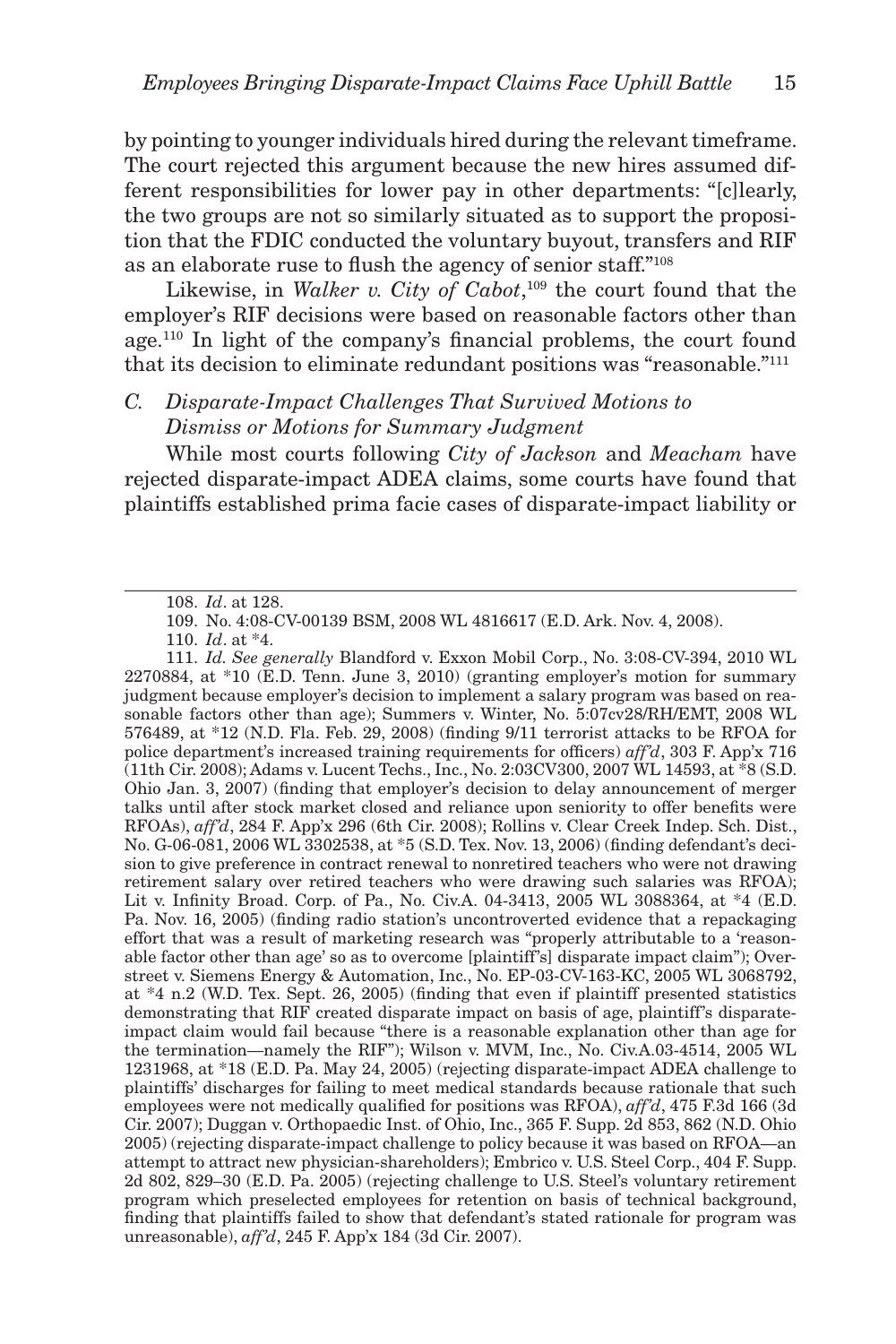otherwise sufficiently pled disparate-impact claims to survive a motion to dismiss or motion for summary judgment.

For example, in *Turner v. Jewel Food Stores, Inc.*,<sup>112</sup> the court denied Jewel's motion to dismiss the plaintiff's disparate-impact challenge. Plaintiff asserted that Jewel's policies of reducing hours, denying promotions, and providing less favorable schedules to employees covered by older collective bargaining agreements constituted unlawful age discrimination. 113 Recognizing that the plaintiff failed to set forth an age-related factor on which to base her claim, the court found that, at the pleading stage, the plaintiff "must only have alleged that the misconduct resulted from age discrimination on Jewel's part."<sup>114</sup> In response to Jewel's contention that the alleged discriminatory factors could be attributed to a RFOA, such as seniority, the court stated:

Although we do not deny that the alleged misconduct may well be attributed to reasonable factors other than age in the end, viewing the complaint in the light most favorable to [plaintiff] at this stage of the litigation, it cannot be concluded that no set of facts would entitle her to relief.<sup>115</sup>

Similarly, in *EEOC v. Allstate Insurance Co.*,<sup>116</sup> the district court granted partial summary judgment in favor of the plaintiffs, who alleged that Allstate's no-rehire policy associated with a reorganization plan had a disparate impact on former employee-agents who were age forty and over. 117 Under the reorganization plan, Allstate terminated the employment contracts for its 6,300 employee-agents and gave such individuals the option of becoming independent contractors, ending their employment, and receiving enhanced severance benefits in exchange for a signed release, or not signing a release and receiving standard severance benefits at the termination of their employment.<sup>118</sup> Allstate's plan provided that former employee-agents were ineligible for rehire for a period of one year following their termination and were also ineligible after all severance payments had been received. 119

In concluding that the plaintiffs were entitled to partial summary judgment, the *Allstate* court found evidence of a disparate impact based on statistics showing that over ninety percent of the employees subject to the reorganization plan were over age forty.<sup>120</sup> Rejecting Allstate's

120. *Id*. at 992–93.

<sup>112.</sup> No. 05 C 5061, 2005 WL 3487788 (N.D. Ill. Dec. 21, 2005).

<sup>113.</sup> *See id*. at \*2–3.

<sup>114.</sup> *Id*. at \*3.

<sup>115.</sup> *Id*.

<sup>116. 458</sup> F. Supp. 2d 980 (E.D. Mo. 2006), *modified*, No. 4:04CV01359 ERW, 2007 WL 38675 (E.D. Mo. Jan. 4, 2007), *aff'd*, 528 F.3d 1042 (8th Cir. 2008), *vacated en banc*. 117. *See id*. at 993. 118. *Id*. at 983.

<sup>119.</sup> *Id*.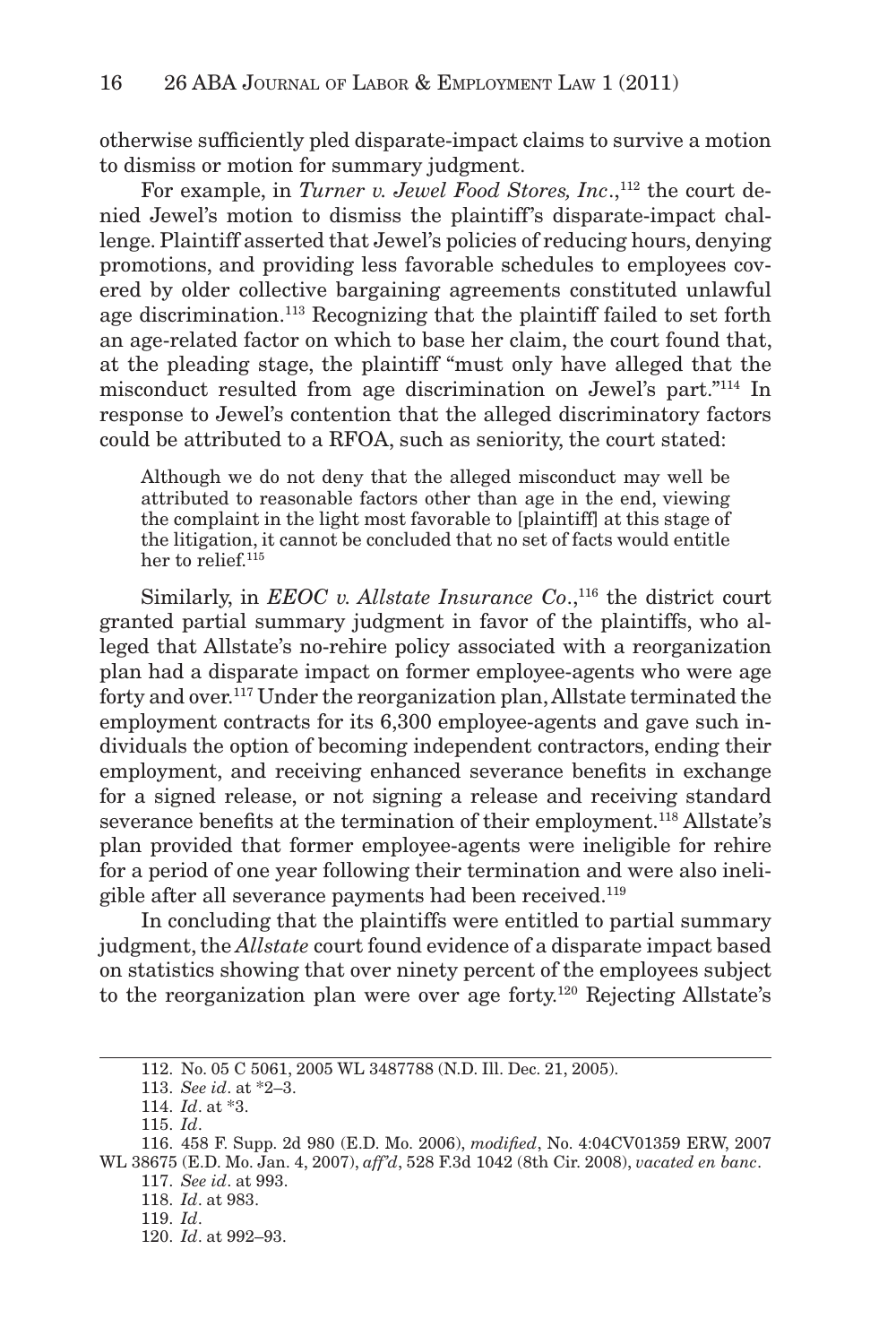argument that plaintiffs made improper comparisons, the court found that Allstate failed to provide any evidence that the plaintiffs' statistics were mathematically incorrect.<sup>121</sup>

The court then went on to find that the RFOA analysis was a jury question.<sup>122</sup> Allstate offered five separate reasons for implementing its no-rehire policy, all of which were disputed by the plaintiffs, who offered evidence to rebut Allstate's proffered reasons. 123 Confronted with this evidence, the court concluded that it was "not in a position to decide on summary judgment whether these factors were reasonable" and sent the case to a jury. $124$  On January 4, 2007, the district court granted Allstate's motion to certify for interlocutory appeal the following questions: (1) whether a disparate-impact claim is cognizable under the ADEA in the context of a rehire case and (2) whether the two approaches to disparate impact adopted by the district court may establish disparate impact as a matter of law. 125 On appeal, the Eighth Circuit Court of Appeals affirmed the lower court's decision, finding that Allstate's rehire policy could be challenged under the ADEA and that the EEOC's statistical evidence established a prima facie showing that the policy caused a disparate impact on older workers.<sup>126</sup> However, on September 8, 2008, a rehearing en banc was granted and the Eighth Circuit's opinion was vacated. 127

#### **IV. EEOC Proposed Rules**

In its notice of proposed rulemaking published on March 31, 2008, the EEOC stated its intention to bring its current regulations into line

125. *See* EEOC v. Allstate Ins. Co., No. 4:04CV01359 ERW, 2007 WL 38675 (E.D. Mo. Jan. 4, 2007), *aff'd*, 528 F.3d 1042 (8th Cir. 2008), *vacated en banc*.

<sup>121.</sup> *Id*. at 993.

<sup>122.</sup> *Id*. at 994.

<sup>123.</sup> *Id*. at 993–94.

<sup>124.</sup> *Id*. at 994; *see also* Nathe v. Weight Watchers Int'l, Inc., No. 06 Civ. 4154(LTS) (DFE), 2007 WL 2729015, at  $*2$  (S.D.N.Y. Sept. 13, 2007) (finding that plaintiff's challenge to sales quotas, which alleged that such policies resulted in leaders over age forty being subject to more supervision and discipline than younger leaders, was sufficient to state a claim); Allen v. Sears Roebuck & Co., No. 07-11706, 2007 WL 2406921, at \*5 (E.D. Mich. Aug. 20, 2007) (denying motion to dismiss because plaintiff's challenge to company's policy of transitioning certain sales associates satisfied Federal Rules' minimal notice pleading requirements); Ricciardi v. Elec. Data Sys. Corp., No. 03-CV-5285, 2005 WL 2782932, at \*1 (E.D. Pa. Oct. 24, 2005) (denying motion to dismiss challenge to performance management process that allegedly "arbitrarily assign[ed] workers to categories by an evaluation process participated in at times by persons who are without specific knowledge of the performance of the employees"); Mihalik v. Expressjet Airlines, No. 3:04CV258 RV/EMT, 2005 WL 1787350, at \*3 (N.D. Fla. July 27, 2005) (denying defendant's motion to dismiss because although plaintiff failed to allege existence of facially neutral employment practice that has disparate impact on basis of age, the court was obliged to liberally construe *pro se* plaintiff's pleadings and hold them to less stringent standards than those drafted by lawyers).

<sup>126.</sup> *See* EEOC v. Allstate Ins. Co., 528 F.3d 1042 (8th Cir. 2008), *vacated en banc*. 127. *Id*.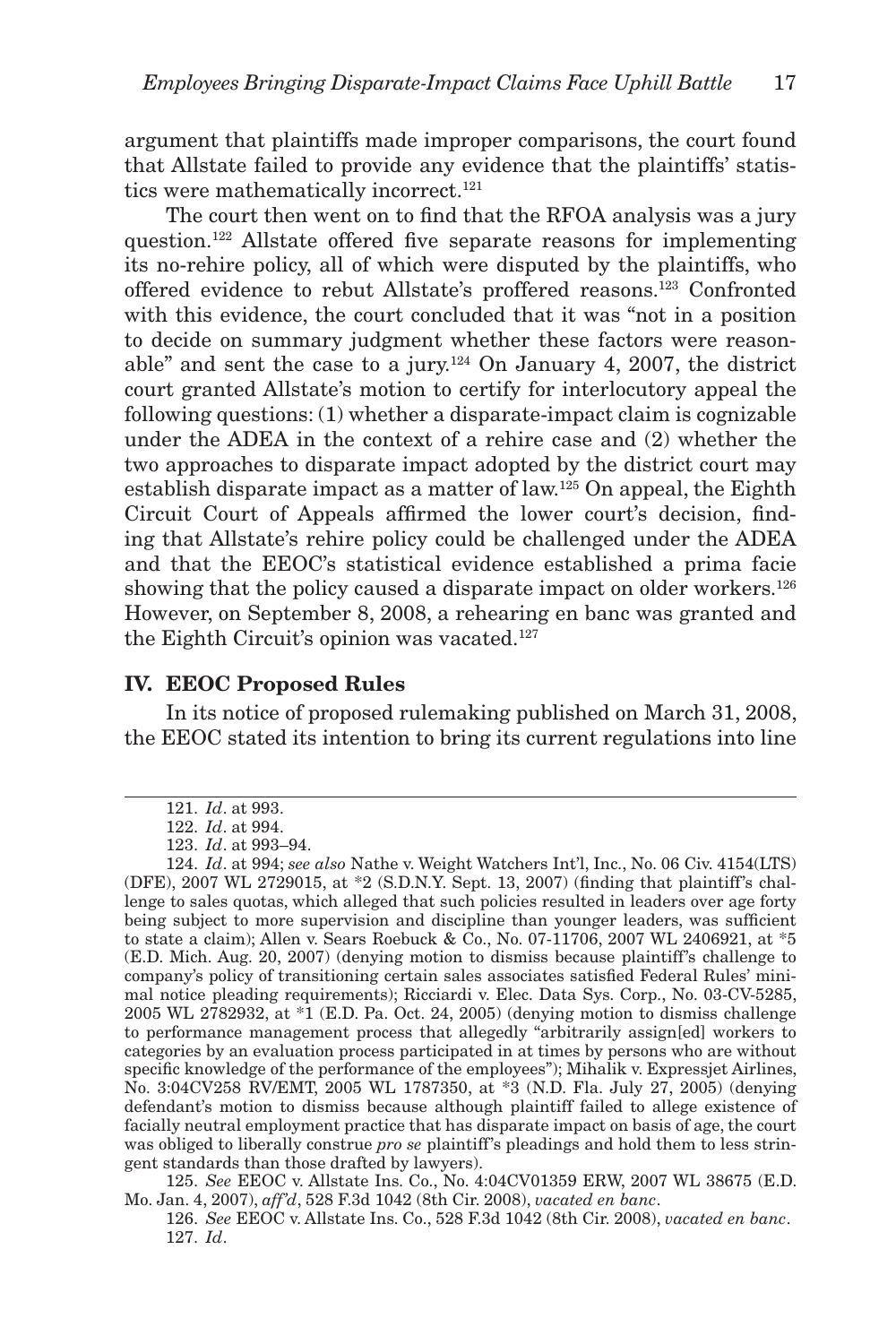with the Supreme Court's decision in *City of Jackson*. 128 The EEOC proposed to amend its regulations to provide that "an employment practice that has an adverse impact on individuals within the protected age group on the basis of older age is discriminatory unless the practice is justified by a 'reasonable factor other than age.'"<sup>129</sup> The EEOC also proposed to clarify that while the plaintiff bears the burden to establish a prima facie case of disparate-impact age discrimination, the employer bears the burden on the RFOA defense.<sup>130</sup>

Published in the *Federal Register* on February 18, 2010, the EEOC's second notice of proposed rulemaking purports to clarify the scope of the RFOA defense "[c]onsistent with [ *City of Jackson*] and *Meacham*." 131 This proposed regulation provides that whether the RFOA defense applies "must be decided on the basis of all the particular facts and circumstances surrounding each individual situation" and that "[a] reasonable factor is one that is objectively reasonable when viewed from the position of a reasonable employer (i.e., a prudent employer mindful of its responsibilities under the ADEA) under like circumstances."<sup>132</sup> In its preamble, the EEOC states that "a prudent employer knows or should know that the ADEA was designed in part to avoid the application of neutral employment standards that disproportionately affect the employment opportunities of older individuals."<sup>133</sup>

In its proposed rule, the EEOC lists the following nonexhaustive factors as relevant to a determination of whether an employment practice is reasonable:

- (i) Whether the employment practice and the manner of its implementation are common business practices;
- (ii) The extent to which the factor is related to the employer's stated business goal;
- (iii) The extent to which the employer took steps to define the factor accurately and to apply the factor fairly and accurately (e.g., training, guidance, instruction of managers);
- (iv) The extent to which the employer took steps to assess the adverse impact of its employment practice on older workers;
- (v) The severity of the harm to individuals within the protected age group, in terms of both the degree of injury and the numbers of persons adversely affected, and the extent to which the employer took preventive or corrective steps to minimize the

<sup>128.</sup> Disparate Impact Under the Age Discrimination in Employment Act, 73 Fed. Reg. 16,807 (Mar. 31, 2008) (to be codified at 29 C.F.R. pt. 1625).

<sup>129.</sup> *Id*. at 16,808.

<sup>130.</sup> *Id*.

<sup>131.</sup> *See* Definition of "Reasonable Factors Other Than Age" Under the Age Discrimination in Employment Act, 75 Fed. Reg.  $7212, 7214$  (Feb. 18, 2010) (to be codified at 29 C.F.R. pt. 1625).

<sup>132.</sup> *Id*. at 7218.

<sup>133.</sup> *Id*. at 7215.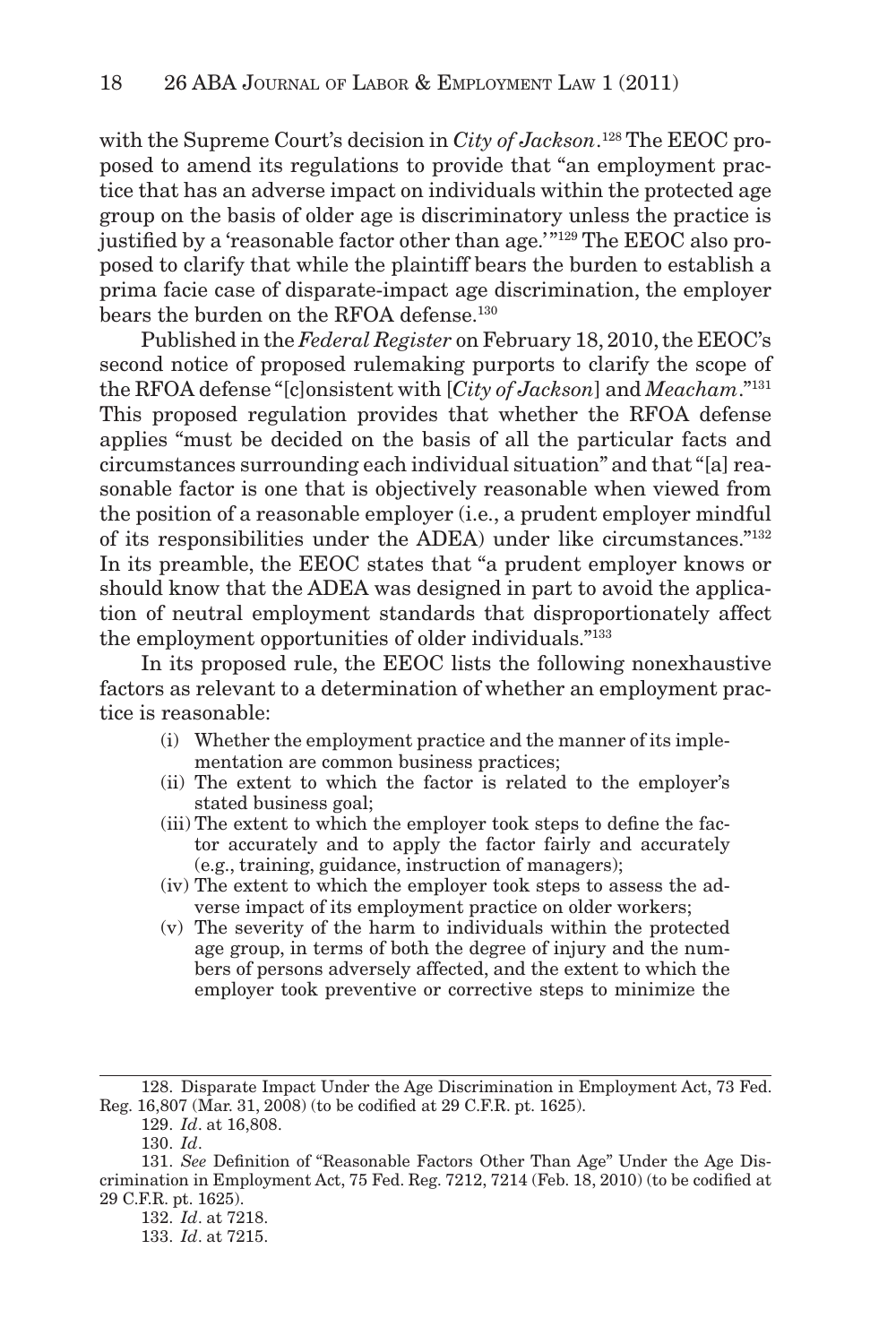severity of the harm, in light of the burden of undertaking such steps; and

(vi) Whether other options were available and the reasons the employer selected the option it did. 134

While acknowledging *Meacham*'s holding that the business necessity test "should have no place in ADEA disparate-impact cases,"<sup>135</sup> the EEOC attempts to thwart Supreme Court precedent by including "[w]hether other options were available and the reasons the employer selected the option it did" as one factor relevant to whether an employment practice is "reasonable" under the RFOA defense. 136 The EEOC explains that "[t]his does not mean that an employer must adopt an employment practice that has the least severe impact on members of the protected age group" but states that "[i]f the actor can advance or protect his interest as adequately by other conduct which involves less risk of harm to others, the risk contained in his conduct is clearly unreasonable."<sup>137</sup> Contrary to Supreme Court guidance that the business necessity test "should have no place in ADEA disparate-impact cases," 138 the EEOC argues that the business necessity inquiry is "relevant" in such cases:

That the reasonableness inquiry does not require an employer to use the least discriminatory alternative, however, does not mean that the existence of alternatives is irrelevant. An employer's knowledge of and failure to use equally effective, but less discriminatory, alternatives is relevant to whether the employer's chosen practice is reasonable. This is especially true if the chosen practice significantly affects the employment opportunities of older individuals but only marginally advances a minor goal of the employer. 139

In its preamble, the EEOC explains that if the severity of the harm to older workers is great, as in a RIF, "the determination of reasonableness includes consideration of whether the employer knew or should have known of measures that would reduce or eliminate the harm and the extent of the burden that implementing such measures would place on the employer." 140 By way of example, the EEOC states that an employer implementing a RIF of its sales force as a cost-cutting measure should consider employees' sales revenues as well as their salaries when making RIF decisions, as a consideration of salaries alone "might

<sup>134.</sup> *Id*. at 7218.

<sup>135.</sup> *Id*. at 7214 (citing Meacham v. Knolls Atomic Power Lab., 128 S. Ct. 2395 (2008)).

<sup>136.</sup> *Id*. at 7218.

<sup>137.</sup> *Id*. at 7218 n.1 (citing RESTATEMENT (SECOND) OF TORTS § 292 cmt. c (1965)).

<sup>138.</sup> *Meacham*, 128 S. Ct. at 2404.

<sup>139.</sup> Definition of "Reasonable Factors Other Than Age" Under the Age Discrimination in Employment Act, 75 Fed. Reg. at 7216.

<sup>140.</sup> *Id*.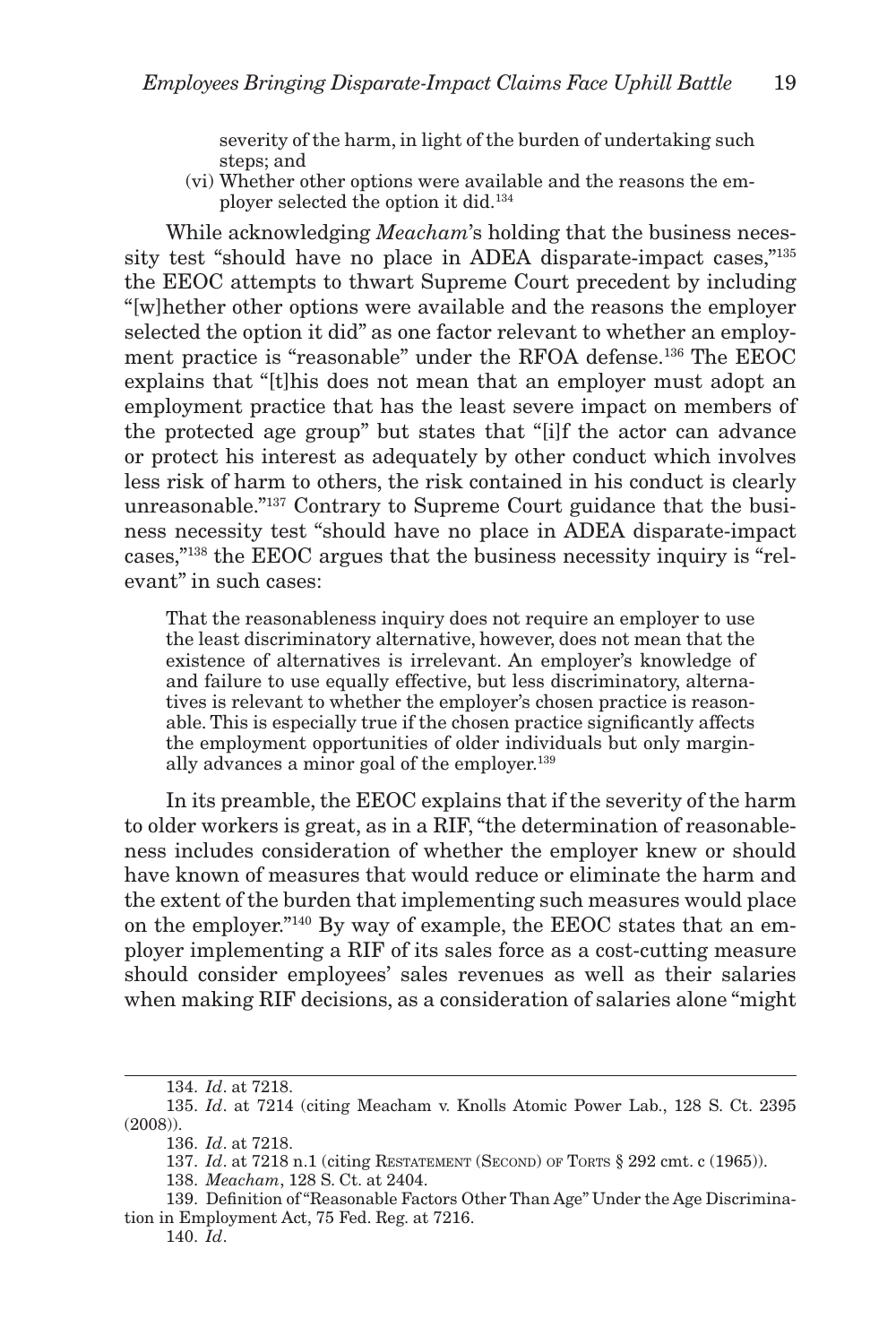severely affect older workers,"<sup>141</sup> and the inclusion of the additional revenue factor "would reasonably achieve the employer's important goal of cutting costs without unfairly limiting the employment opportunities of older individuals."<sup>142</sup>

In addition to attempting to extend the business necessity test to disparate-impact age discrimination claims, the EEOC's proposed rules seek to impose a high burden on employers who rely on subjective decision making. The EEOC strongly discourages such practices, warning that "employers that give their supervisors unchecked discretion to make subjective decisions expose themselves to liability on this basis."<sup>143</sup> The proposed rule provides that "[w]hen disparate impact results from giving supervisors unchecked discretion to engage in subjective decision making . . . the impact may, in fact, be based on age because the supervisors to whom decision making was delegated may have acted on the bases of conscious or unconscious age-based stereotypes." 144 The EEOC counsels that supervisors should not be given discretion "to rate employees on criteria known to be susceptible to age-based stereotyping, such as flexibility, willingness to learn, or technological skills," and encourages employers instead to give supervisors objective evaluation criteria whenever feasible. 145 The EEOC suggests that "instead of asking supervisors in the abstract to rate employees' willingness to take on new tasks, employers should instruct supervisors to identify times that an employee was asked to perform new tasks and to describe the employee's reaction to such assignments." 146 The EEOC cautions that supervisors should be trained to recognize and avoid engaging in ageist stereotypes. Furthermore, the EEOC advises employers to analyze their employment decisions when supervisors are given unchecked discretion to determine whether doing so created a disparate impact. If a disparate impact is found, employers should "take reasonable steps to determine whether that impact might be attributable to supervisors' conscious or unconscious age bias and to mitigate the problem."<sup>147</sup>

In the proposed regulation, the EEOC provides the following nonexhaustive items as relevant to determining whether a factor is "other than age":

- (i) The extent to which the employer gave supervisors unchecked discretion to assess employees subjectively;
- (ii) The extent to which supervisors were asked to evaluate employees based on factors known to be subject to age-based stereotypes; and
- 141. *Id*.
- 142. *Id*.
- 143. *Id*. at 7217.
- 144. *Id*. at 7218.
- 145. *Id*. at 7217.
- 146. *Id*.
- 147. *Id*.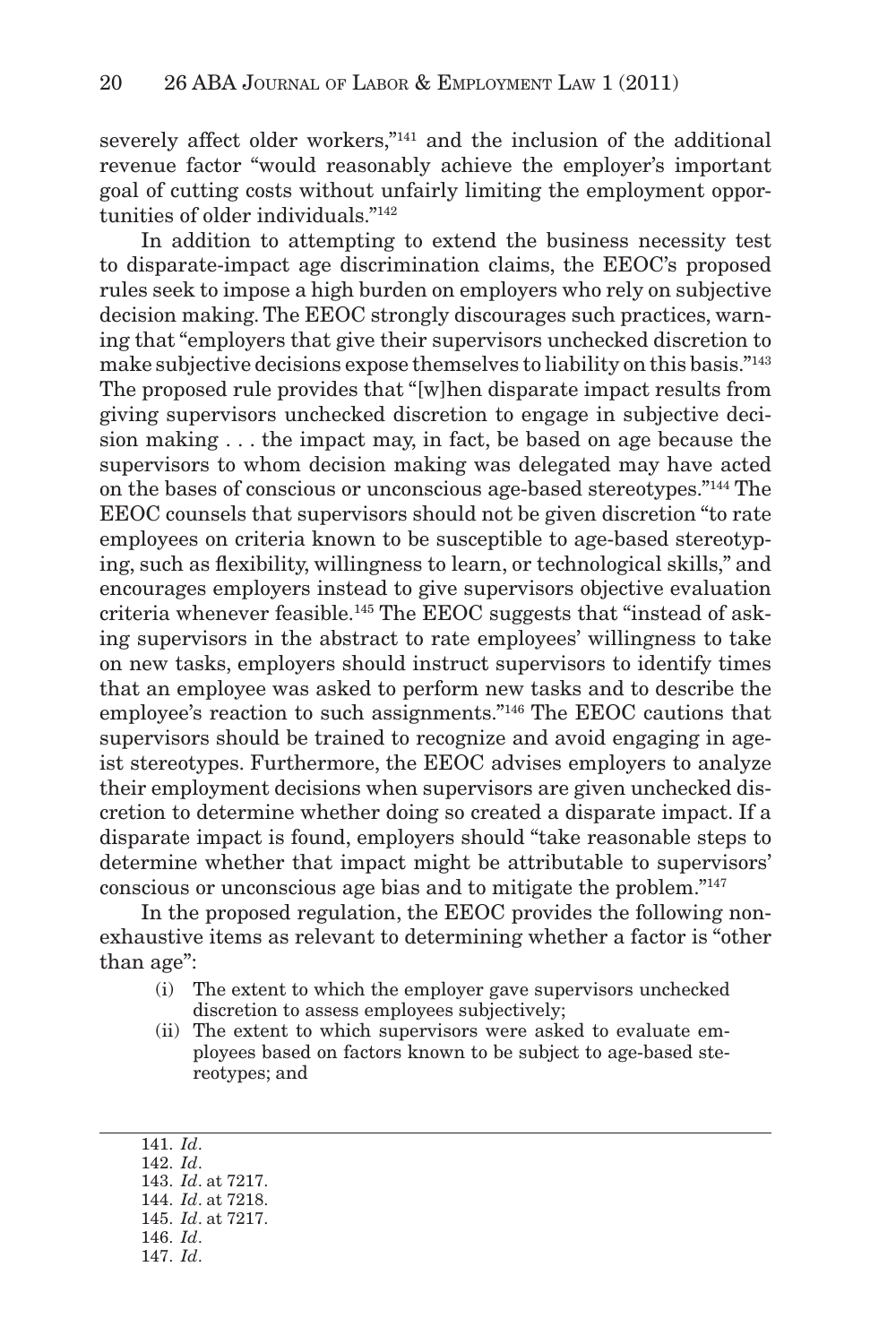(iii) The extent to which supervisors were given guidance or training about how to apply the factors and avoid discrimination. 148

Comments on these EEOC proposed rules were to be submitted on or before April 19, 2010. 149 If the EEOC's proposed rules are adopted and plaintiffs seek to rely on them, employers are likely to challenge those regulations as contrary to the Supreme Court's holding in *Meacham*. 150

#### **V. Conclusion**

Although victories in *City of Jackson* and *Meacham* allowed employees to bring disparate-impact claims under the ADEA and to place the RFOA defense burdens of production and persuasion on employers, the narrow scope of such claims, as set forth by the Supreme Court, has resulted in very few successful ADEA disparate-impact claims. Most plaintiffs bringing such claims fail at the prima facie stage either because they cannot identify a specific employment policy or practice responsible for an observed statistical disparity or because their statistics are insufficient to establish such a disparity. Although the Supreme Court has clarified that employers bear the burdens of production and persuasion with respect to the RFOA defense, cases addressing the defense post-*Meacham* have generally held that the employers satisfied their burdens to show the reasonableness of their decisions.

The EEOC's proposed rules seek to reverse the trend of disparateimpact ADEA plaintiffs having their claims dismissed. Plaintiffs, however, will continue to face the nontrivial burden to isolate and identify the specific employment practices allegedly responsible for any observed statistical disparities. It is not clear that the EEOC's rules, even if adopted in their current format, will succeed in reversing this trend; furthermore, employers are likely to challenge those regulations as contrary to the Supreme Court's holding in *Meacham*.

While disparate-impact ADEA claims may continue to fail under the *City of Jackson* and *Meacham* standards, any statistical evidence showing a disparity on the basis of age can be used as evidence of discrimination in *disparate-treatment* cases, including class actions brought under the ADEA. In fact, the Supreme Court recognized that such statistical evidence is relevant in disparate-treatment claims alleging both individual and classwide pattern-or-practice age discrimination claims. 151 Furthermore, some state antidiscrimination statutes

<sup>148.</sup> *Id*. at 7218.

<sup>149.</sup> *Id*. at 7212.

<sup>150.</sup> *See, e.g*., Neal v. United States, 516 U.S. 284, 290 (1996) (principle of *stare decisis* requires that Supreme Court adhere to its earlier decisions rather than to commission's subsequent interpretation of statute); Maislin Indus., U.S., Inc. v. Primary Steel, Inc., 497 U.S. 116, 131 (1990) (same).

<sup>151.</sup> *See* Bazemore v. Friday, 478 U.S. 385, 400 (1986).